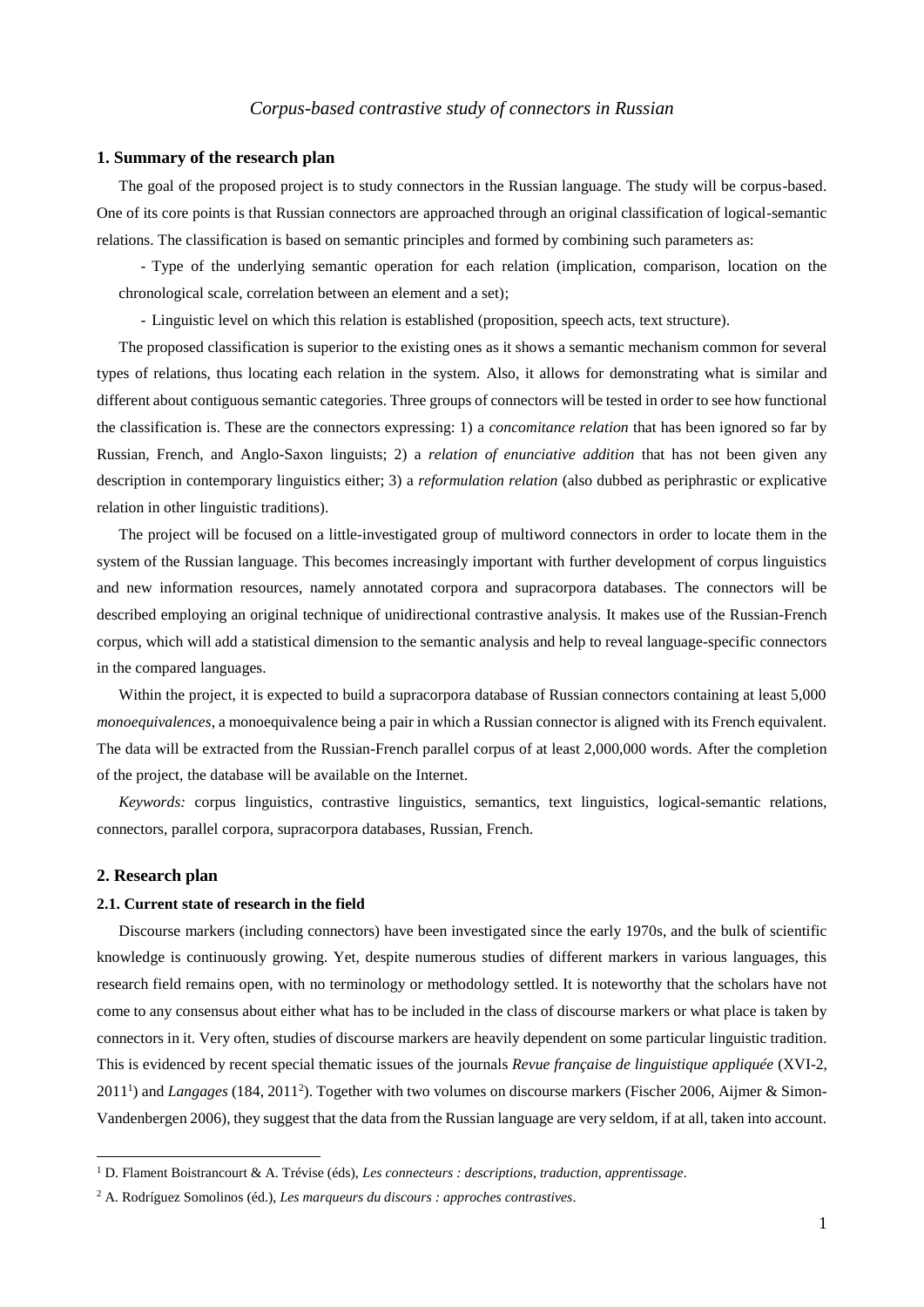Moreover, the number of works on this issue varies greatly with the language considered. Anglo-American linguists productively explore connectors and relations expressed by them. This is also the case of the German (cf. specifically, the fundamental project on German connectors that resulted in publishing two volumes Pasch & *al*. 2003, Breindl & *al*. 2014). However, there are much less Italian and French studies of the kind. In Russian linguistics, the interest in discourse words arises in the mid-1980s. The most important works concerned with the phenomenon are: Nikolaeva (1985, 2004), Ljapon (1986), Sannikov (1989), Čeremisina & Kolosova (1987), Baranov *& al.* (1993), Paillard *& al.* (1998), Paillard & Kiseleva (2003), three volumes resulted from a French-Russian project on discourse words and giving an analysis of slightly more than twenty linguistic items (*Les particules énonciatives en russe contemporain* 1986-1987). So far, the theory of Russian grammar has been predominantly focused on one specific subset of connectors, that of coordinate conjunctions (see works by Т. Nikolaeva, I. Fougeron, E. Uryson, V. Sannikov). With the appearance of the above works, one could see a sharp decrease of interest in the topic, while a number of questions have remained unsolved, which holds not only for Russian but for all Slavic languages. This is proved by the appropriate section in the authoritative publication summarizing research on Slavic studies *Die Slavischen Sprachen / The Slavic Languages* edited by Kempgen *& al.* (2009). There, connectors and logical-semantic relations were given a total of 10 of the more than 1,000 pages.

In contemporary linguistics, there are two main directions of research in the domain of connectors:

- Description of semantic, syntactic, and pragmatic properties of connectors;
- Description of logical-semantic relations expressed by connectors and their classification.

As regards the second direction, today's specialists in text linguistics, semantics, and pragmatics still hotly debate the question of how to classify logical-semantic relations between utterances and lager text units, given the importance of these relations for text coherence. Here, a researcher would possibly have two solutions proposed. The first one implies the classification to be generally based on the linguistic markers of these relations either in one language, mostly in English (e.g., Warner 1979, Halliday [1985] 1994, Blakmore 2002, Fraser 2006, 2009), or in several languages (e.g., Kortmann 1997), with each relation being assigned to a corresponding prototypical marker. Followers of the cognitive and pragmatic approaches assume, on the contrary, that a relation can be established between two text segments but it may also remain unexpressed by any special marker.

Whatever the approach adopted, the relations are presented as a list that remains open and changes, in the first case, from language to language, and in the second, from study to study. With different analysis techniques, scholars have more or less details, and, theoretically, the list can be infinitely expanded because the basis of such classifications is not clearly evident. Thus, in Kibrik & Podlesskaja (2000), to the initial list of "rhetorical relations", borrowed from Mann & Thompson (1988) and containing 15 basic/12 additive relations, another 36 were added.

Subsequently, in order to limit the number of possible relations that can be established between parts of a text during its interpretation, cognitive researchers proposed to classify them according to basic cognitive operations. While in Knott & Sanders (1998) there are only two such operations – "causal" and "additive", in Charolles (1995) three of them can be found – association by similarity, contiguity in space and time, and by causality (borrowed from the treatise of 1748 "Research on Human Understanding" by D. Hume).

On the one hand, it is more than obvious, however, and it was noted by Hume himself, that these basic operations do not cover all the different logical-semantic relations. On the other hand, many of the proposed classifications do not differentiate between the levels, where a relation is established. Even when this differentiation is made (in both cognitive and semantic studies), it is represented as a binary opposition: the level of proposition *vs.* the level of speech act (*semantic* vs. *pragmatic*), e.g., in the above-mentioned work by Knott & Sanders (1998), or proposition *vs.* text structure, e.g., in Breindl *& al.* (2014). It is also assumed that if a relation is established on one of these levels, it cannot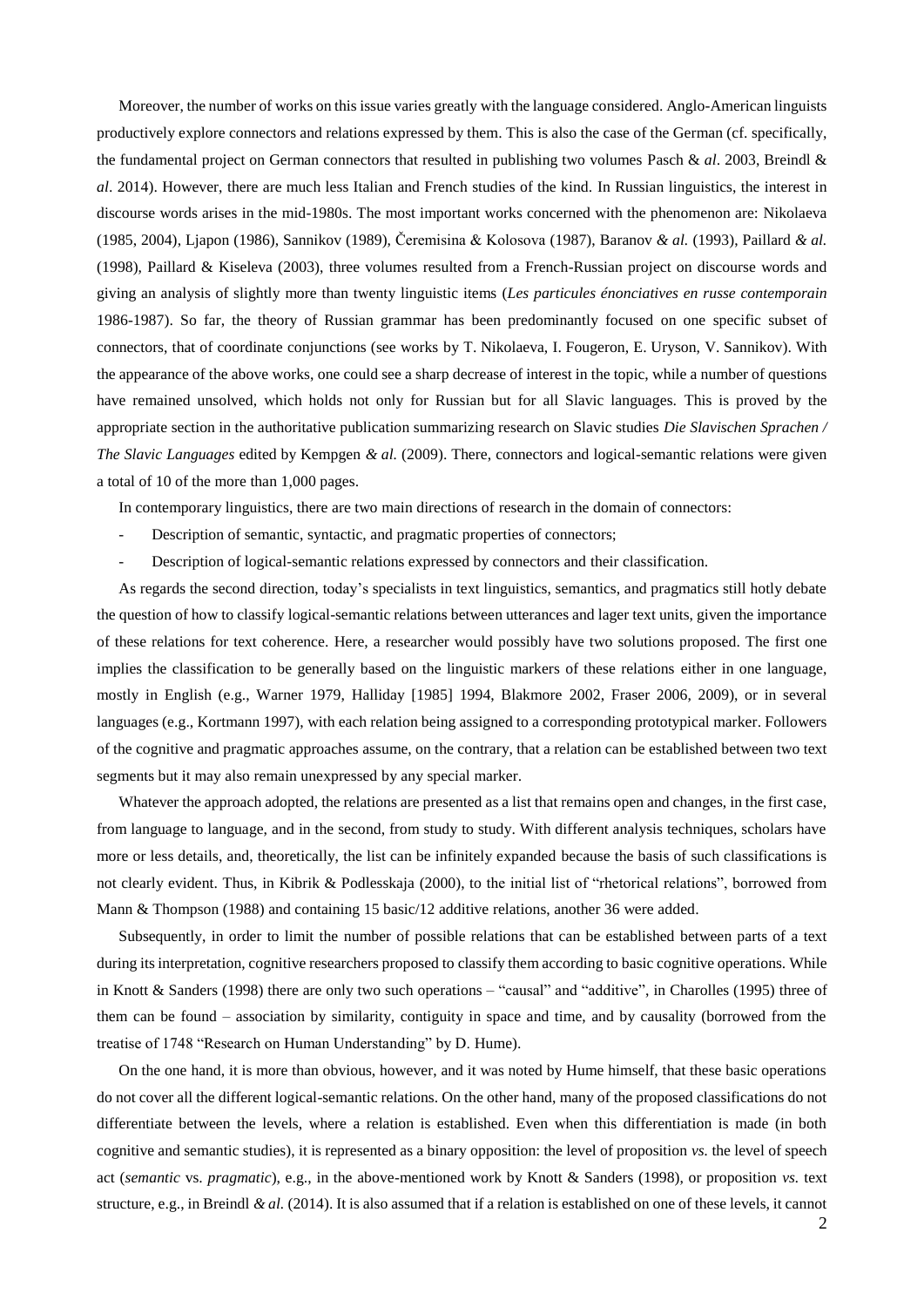be established on another, which clearly disagrees with the linguistic facts. For instance, an oppositional relation can be established on the levels both of proposition and of speech act (Inkova-Manzotti 2001). Similarly, a temporal relation or a relation of generalization manifests itself at two levels – those of proposition and of text structure (Inkova & Manzotti in press) $3$ .

In Russian linguistics a classification of logical-semantic relations was devised as early as in the middle of the last century, with mainly syntactic criteria taken into account (*Russkaja grammatika* 1980). The validity of some relations (e.g., scalar) is questionable, while certain relations (e.g., those of enunciative addition [prisoedinitelnye otnošenija], explanatory [pojasnitelnye otnošenija], etc.) require a more precise definition.

The description of connectors, in its turn, is also approached in two different ways. It can be either onomasiological or semasiological. Onomasiologists focus on a particular type of relations to analyze its possible linguistic markers (cf. the analysis of a concessive relation in Russian (Apresjan 2006); the contrastive Russian-French study of an oppositional relation (Inkova-Manzotti 2001); works on a causal relation (Boguslavskaja & Levontina 2002, 2004). In doing so, researchers do not generally seek to locate the relation in the whole system of logical-semantic relations.

Semasiologists describe how a specific connector or a group of connectors functions so as to determine the type of relation that could be expressed by them. A major disadvantage of such studies is that they often do not question whether the analyzed item can be universally used as a connector, whatever the circumstances are. Yet, it is well known that many linguistic items, being able to function as connectors, are multifunctional. Therefore, they cannot always be classified as connectors. Where to draw the boundaries of the functional class of connectors? What are the criteria to be used to decide whether a discourse marker is a functional connector? These are the questions that remain unsettled, and the attempts to answer them are quite different (see, e.g., Rossari 2002, Fraser 2009, De Cesare & Borreguero Zuloaga 2014). Nevertheless, the questions are still of crucial importance, as this class is constantly growing. In this respect, it is necessary to set a border between the functional class of connectors and similar phenomena, e.g., anaphoric adverbials with sentential scope (cf. *в этом отношении/v etom otnošenii* [in this respect] vs *по этому поводу/po etomu povodu* [because of this/due to this/then/so]). Both types of linguistic items refer to the left-hand context, but in the right-hand context their functions differ. While the former sets up the "world", or, more precisely in this case, a perspective in which the statement is true, the latter can be classified as a connector denoting a causal relation, cf. (1) and (2):

- (1) Немаловажной для выпускников является оценка организации своего досуга. *В этом отношении* родной город значительно уступает городу предполагаемого отъезда. [Evaluating the organization of leisure time is not unimportant for graduates. *In this respect*, the hometown is much less attractive than another possible place to live in.]
- (2) Работаю, сынулька мой иногда болеет, *по этому поводу* мы бываем на больничном.

[I'm working, and sometimes my little sonny happens to fall ill, *then* we take a sick leave.] Also remain under-investigated such phenomena as combinations of connectors (Oates 2001, Fraser 2013) and multiword connectors, including the problem of differentiating between the former and the latter. For example, English construction *but, on the other hand* is considered to be a combination of connectors (Fraser 2013) whereas this conclusion is not so obvious when it comes to French *et puis* [and also] or Russian *а может быть/a možet byt'* [but maybe]. In Russian linguistics, this problem was raised as early as in 1977 by Prijatkina (1977) but until now it has not received its due attention. Prijatkina maintains that Russian is notable for its abundance of "connector combinations",

 $\overline{a}$ 

<sup>3</sup> On the need to differentiate between three semantic levels (which the authors refer to as *des relations de discours sémantiques, textuelles et praxéologiques*) see Roulet, Fillettaz & Grobet (2001).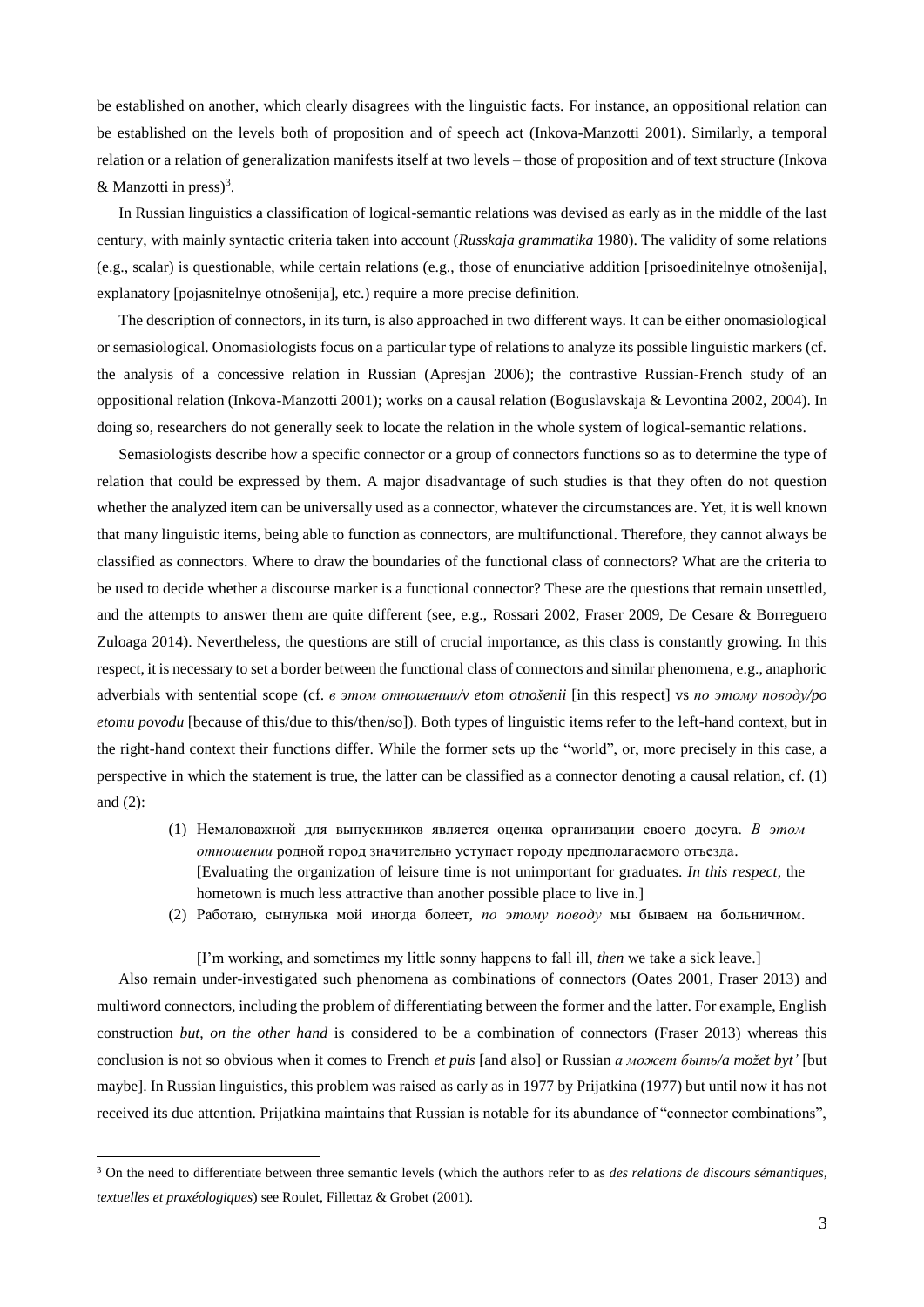i.e., combinations of a coordinate conjunction (*и/i* [and]*, а/a* [but/and]*, но/no* [but]*, да/da* [and]*, или/ili* [or]) with particles, modals, adverbs or "conjunction alternatives". One should note that elements of such combinations may be positioned either adjacently or distantly (*но однако/no odnako* [but]*, не то чтобы… а/ne to čtoby… a* [not that… but]*, или может быть/ili možet byt'* [or maybe], etc.). There is no doubt that combinations such as these are quite stable, but should each of them be considered a distinct connector that may be opposed to all the other Russian connectors? This question has not been properly investigated yet. In contemporary studies of the Russian language such combinations are usually considered idioms (see, e.g., Mustajoki & Kopotev 2004) but this approach is hardly viable. For example, the combination *не только … но (и)/ne tol'ko … no (i)* [not only… but (also)] is traditionally regarded as a distinct conjunction. On closer investigation though, one soon discovers that its form is highly variable: *не только/ne tol'ko* [not only] may be combined not only with *но/no* [but] but also with *а/a* [but]; the analogy particle *и/i* [also] may be preceded by *еще/ešče* [then] or *также/takže* [as well], or be omitted. Consider the following example of usage of *а/a* [but] instead of *но/no* [but] in this combination:

(3) Оборонная безопасность должна обеспечиваться *не только* военной силой, *а* всеми силами и средствами государства по следующим основным направлениям.

[The defense capability must be *not only* due to the military power *but* to all the powers and means of the state related to the following essential activities.]

Furthermore, an utterance with *не только/ne tol'ko* [not only] may be used without any conclusion, or, on the contrary, it itself may follow conjunction *а/a* [but/and] (*а не только/a ne tol'ko* [and not only]). Faced with such extreme variability, developers of the annotated Russian corpus HANCO (Helsinki Annotated Corpus of Russian Texts, http://www.helsinki.fi/venaja/english/e-material/hanco/) were forced to include in their list of multiword grammatical items 10 synonymous (!) "phrasemes" with *не только/ne tol'ko* [not only]. Moreover, the variant *а не только/a ne tol'ko* [and not only] appears in the list as totally unrelated to these "phrasemes" while the item *но и/no i* [but also] is qualified as an independent multiword conjunction. We believe that it is more reasonable to consider these items as free collocations even though they may be quite frequent and predictable (cf. similar approach to French *non seulement… mais* [not only… but] (Montchaud 2015)). However, this solution does not apply to all connector combinations; e.g., cf. collocation *как… так и/kak … tak i* [just as… so] in the following example (4). This item should be qualified as a multiword connector that establishes the relation of analogy (Inkova 2014) and not as a combination of connectors.

- (4) *Как* хороший каллиграф не имеет своего почерка, а имеет все, *так и* актер не должен иметь на сцене своей походки, а иметь всякие.
	- [*Just as* a good scribe does not have a handwriting of his own but has them all, *so* a good actor should not have his own demeanor on the stage but all kinds.]

Developments in traditional corpus linguistics, on the one hand, and emergence of new kinds of linguistic information resources (annotated corpora, parallel corpora, supracorpora databases), on the other hand, have created a reliable theoretical and empirical basis for solving these urgent problems.

## **2.2. Current state of your own research and partnership aspect**

Problems related to description of logical-semantic relations and their linguistic markers have remained the focal point of O. INKOVA-MANZOTTI's scientific interests for over 15 years. Her doctoral thesis was centered on this subject (Inkova-Manzotti 2001) and included comparative analysis of contrastive connectors in French and Russian. Her subsequent research focused on anaphoric connectors in French (Inkova-Manzotti 2002) and later in Russian (Inkova-Manzotti 2005). Some of this research was performed as part of the project on semantic classification of French connectors that was supported by The Swiss National Science Foundation (No. 610-062821). Various aspects of their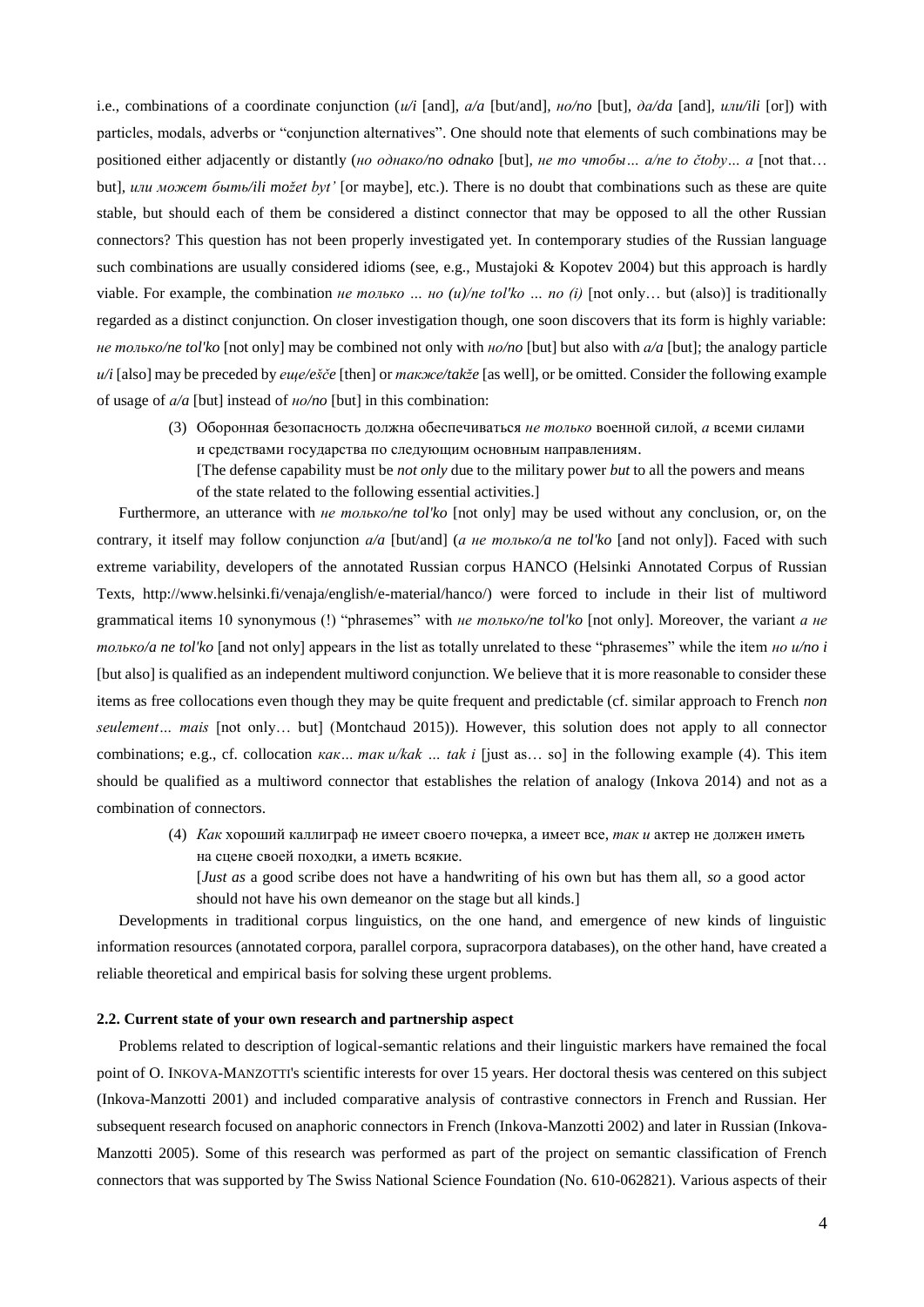functioning were examined, including interplay between anaphoric connectors and scalarity (Inkova 2009a, 2010c) or expressiveness (Inkova 2009b, 2010b); functioning of anaphoric pronouns in correlative structures (Inkova 2008, 2010a, 2011a, 2011b, 2013a).

In Russian linguistics, connection means are divided into conjunctions and relative pronouns based on the dual function of the latter (connective and syntactic). Inkova's research has shown, in particular, that this division often results in a contradictory classification of connection means and complex sentences. For example, such linguistic items as *как/kak* [how; as] и *когда/kogda* [when] are considered to be homonyms in their correlative vs. non-correlative use. Some connection markers (*насколько/naskol'ko* [as; as much as]*, настолько/nastol'ko* [so]) are qualified as conjunctions solely based on their initial position in a sentence (and as pronouns in other cases).

Inkova's analysis demonstrated that consistent and universal description of such items is possible if we take into account their scope (i.e., whether they modify a word or a sentence). Results of this research were published in *La corrélation en russe: structures et interprétations* (Inkova 2014a); the publication was financed by The Swiss National Science Foundation (B-0010\_154261). Also covered by Inkova's latest research are:

- Issues of differentiation between language levels on which relations are realized by connectors, which is required to trace the meaning common to different patterns of their use (Inkova 2013b);
- Issues of classification of logical-semantic relations (Inkova 2013c);
- Propositions for defining new relations those of analogy (Inkova 2014b) and concomitance (Inkova in press1);
- Propositions on how to define criteria that would allow to classify a linguistic item as belonging to the functional class of connectors (Inkova in press2).

Anna ZALIZNIAK is the author of several books on Russian lexical and grammatical semantics (Zalizniak 1992, 2006, 2013; Zalizniak, Levontina & Šmelev 2005, 2012). She is also the author of a number of articles in which a unique methodology of unidirectional contrastive corpus analysis was proposed and implemented. These articles also describe linguistic interfaces for the database of Russian verbal forms with French translation equivalents and for the database of Russian language-specific words (Buntman & *al.* 2014, Kruzhkov & *al*. 2014, Zalizniak 2015). Furthermore, she has developed the methodology for investigating semantics of language-specific connectors and proposed a description of one of such Russian items – the conjunction *а/a* [but] (Zalizniak & Mikaelian 2005, Mikaelian & Zalizniak 2005).

Irina LEVONTINA is the author of numerous works on grammatical words, including causal relations (Boguslavskaja & Levontina 2002, 2004), causal prepositions, discourse words, particles, and connectors (Levontina 2011, 2013, 2014). In cooperation with D. O. Dovrovol'skij, she has conducted corpus-based contrastive studies of discourse words (e.g., Dovrovol'skij & Levontina 2012).

Nadezhda BUNTMAN and Vitaly NURIEV conducted a number of contrastive linguistics studies, including contrastive analysis of verbal forms in Russian and French and of Russian markers of indefiniteness. They carried out an expert evaluation of several thousand correspondences between Russian items (verbal forms, language-specific items) and their French translations (Kruzhkov & *al*. 2014; Zatsman & *al*. 2014; Buntman & *al.* 2014). Nadezhda Buntman is an expert in stylistics and translation studies; she has an extensive experience in teaching these disciplines and French in Lomonosov Moscow State University (MSU) and in the University of Lausanne (Switzerland). She has translated more than 20 works of French literature into Russian. In cooperation with her French colleagues, she has proposed a new approach to creation of a corpus-based typology of translation difficulties (Buntman *et al*. 2010). Vitaly Nuriev is an expert in translation studies. He has experience of teaching French and English at the Department of foreign languages of the Institute of Linguistics (Russian Academy of Sciences). He has translated numerous works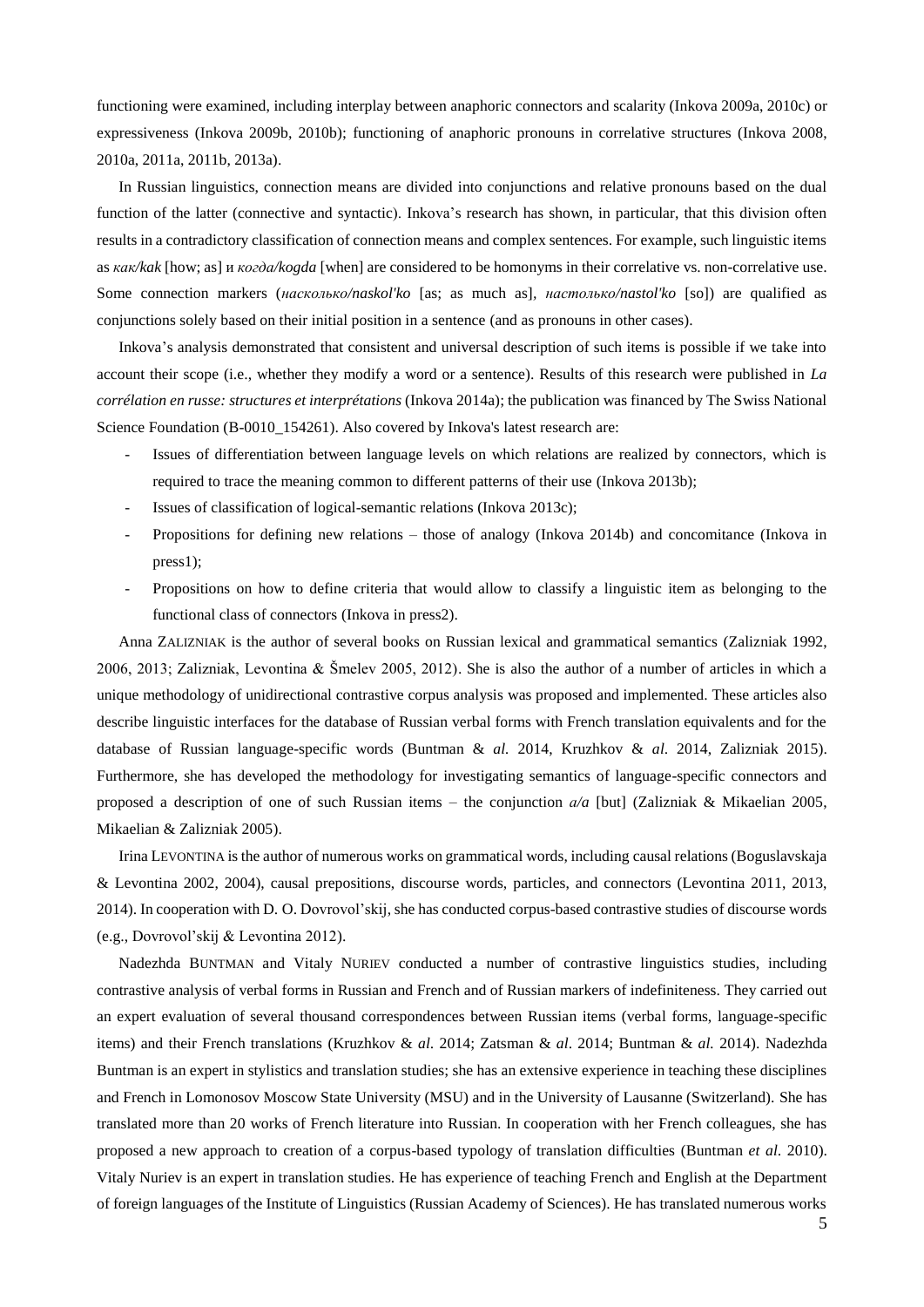of French and English literature into Russian (including works by Françoise Sagan, Régis de Sá Moreira, Neil Gaiman). His scientific interests include the problem of literary translation's aging. He was twice (in 2010 and 2014) elected a member of the Maurice Wachsmacher prize jury (prize for the best translation of French literature into Russian awarded annually by the Embassy of France in the Russian Federation).

In a series of papers, Igor ZATSMAN described the methodology for developing databases designed to support contrastive analysis of grammatical forms and their translations in parallel texts (Kruzhkov & *al*. 2014; Zatsman & *al*. 2014; Buntman & *al.* 2014). Such analysis can bring to light tacit knowledge of professional translators that has never been reflected in existing grammars. The methodology proposed by Zatsman does not rely on specific language pairs, constructions types or number of available translations. It was used in contrastive analysis of Russian verbal forms and their French translations and proved to be entirely feasible. By using this methodology, Russian members of the proposed project team were able to extract and annotate approximately 10,000 Russian verbal forms and their translation correspondences and statistically process these data. For example, experimental analysis of 2,000 Russian present tense verbal forms allowed to discover at least eight new models for translating such forms into French, in addition to nine models that had already been described in contrastive grammars. The methodology allowed to calculate frequencies for the 17 revealed models and to investigate how each of them correlates with various combinations of context properties of Russian verbal forms.

Mikhail KRUZHKOV developed methods, software, and information technologies for creation and use of *supracorpora databases* – a new type of linguistic information resources. He also developed a new method of multilingual lexical/grammatical search in cross-linguistic databases. This method supports three types of search functions: those based on lexis, those based on grammatical properties and the combination of the above (Kruzhkov & *al*. 2014; Zatsman & *al*. 2014). The proposed method proved its feasibility after being successfully implemented in the Database of Russian and French Verbal Forms (http://a179.ipi.ac.ru/corpora\_dynasty/main.aspx).

In 2014 Anastacia KOCHETKOVA POQUERUS defended her graduate thesis on Russian connectors of enunciative addition (*Les connecteurs d'ajout énonciatif en russe*). At present she works on her post-graduate thesis "*Les adverbiaux cadratifs anaphoriques du russe : sémantique et modalités du fonctionnement*" [Russian anaphoric adverbials with sentential scope: semantics and modes of operation] at the Faculty of Arts [*Faculté des Lettres*] of the University of Geneva, under supervision of O. INKOVA-MANZOTTI. She plans to define the specified class of linguistic items and to describe their semantic and syntactic features.

The younger Russian members of the project team, Olga PETRUSHKINA and Natalia POPKOVA, have a considerable experience in building monoequivalences, i.e., aligned correspondences between Russian linguistic items and their French functionally equivalent fragments. Their skills will be extremely useful when it comes to the task of filling up the supracorpora database of connectors, the main information resource of the proposed project.

Areas of scientific expertise of Russian and Swiss partners complement and reinforce each other. The methods of semantic and contrastive analysis have been developed by A. Zalizniak and O. Inkova-Manzotti, the leaders of the project. The methodological approach and information tools have been jointly tested by the Swiss and Russian members of the proposed project while the first version of the supracorpora database of Russian connectors and their French translations was being developed. This database is currently used for study of Russian connectors. Initial results of this research will be jointly reported at the International Conference on Contrastive Text Linguistics "*Langues slaves en contraste*" in Bergamo, May 2015 (Kruzhkov & Inkova 2015), while another joint report was submitted to the International Conference "Corpus linguistics 2015" that will take place in Saint-Petersburg, June 2015 (Zalizniak & *al*. 2015, in print).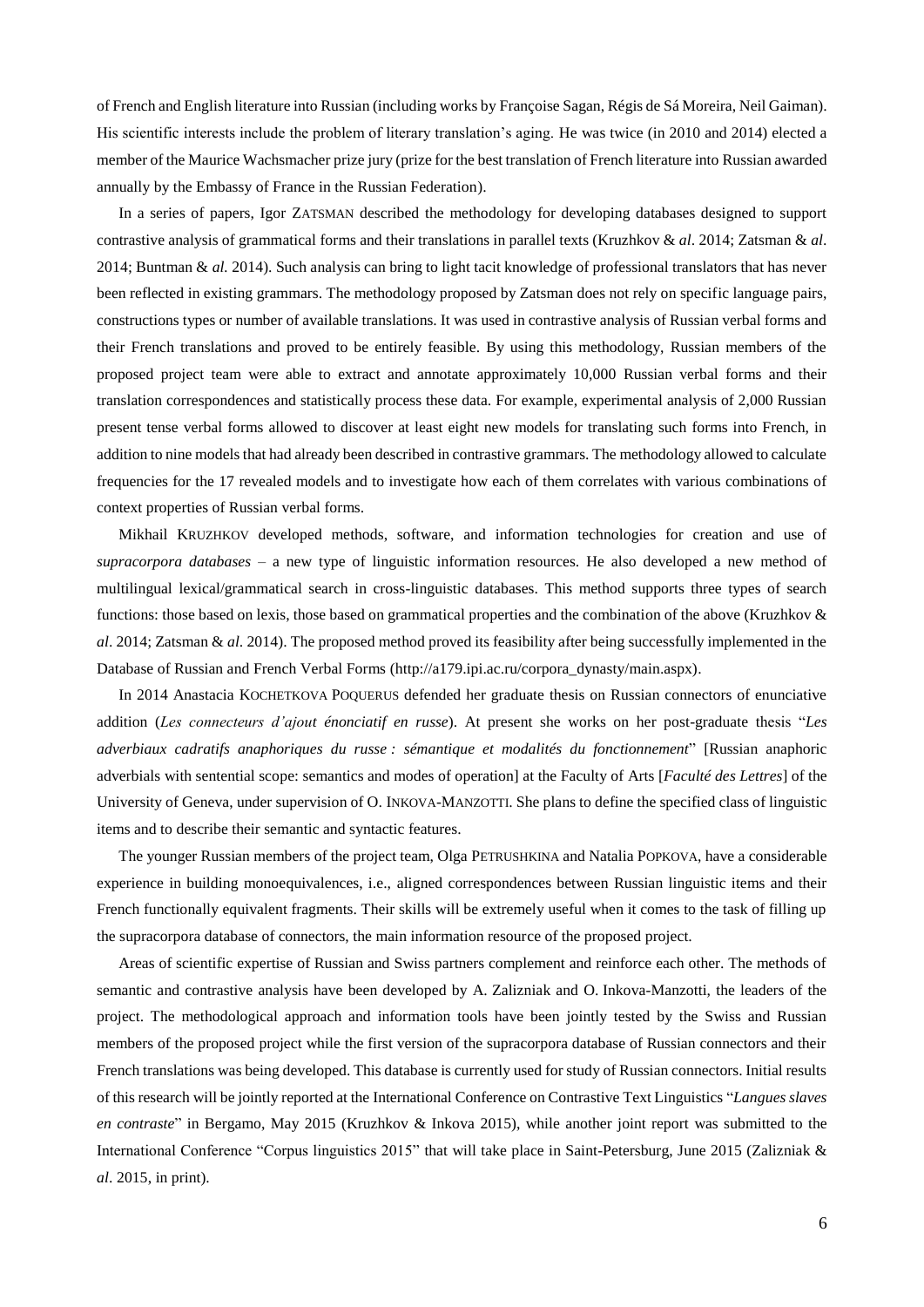#### **2.3. Detailed research plan**

Based on the above (§ 2.1.), the current research is aimed to:

- 1) Develop theoretical principles of semantic description for Russian connectors. Connectors expressing relations of enunciative addition, reformulation, and concomitance will be taken as an example;
- 2) Fill the supracorpora database with Russian connectors and their French translation equivalents: make at least 5,000 monoequivalences (i.e., a pair in which a source text fragment is aligned with one of its French translations, hereinafter ME), with the text data collected from two-way human translations (Russian-French and French-Russian), as well as from Russian-French machine translations;
- 3) Develop theoretical principles of linguistic description and presentation in a supracorpora database of simple and multiword connectors;
- 4) Statistically process the total number of ME built and identify relevant criteria (features and characteristics) for Russian connectors and their translation equivalents;
- 5) Describe the types of interlanguage correspondence in human and machine translation, including types of the most frequent errors of the latter;
- 6) Give a linguistic interpretation of statistical data that would help to evaluate the language-specific semantics of Russian connectors.

#### **2.3.1.** *Developing theoretical principles for semantic description of Russian connectors*

An original classification of logical-semantic relations based on semantic principles is to serve as the ground for description of connectors. First of all, it is proposed to separate the conceptual and linguistic aspects in classifying logical-semantic relations. There is no one-to-one correspondence between types of logical-semantic relations and their markers (e.g., adversative relations may be expressed with conjunction *но/no* [but] or *а* [but/and], yet on the other hand, *a* [but/and] can express not only adversative, but also contrastive relations, as well as relations of enunciative addition (*prisoedinitelnye otnošenija*)).

We deem reasonable to proceed from the four semantic operations (implication, comparison, location on the chronological scale, correlation between an element and a set) that underlie the whole of logical-semantic relations. This approach will allow us to produce a universal classification applicable to all languages, given that the differences between languages, as shown with the example of relation of opposition (Inkova-Manzotti 2001), manifest themselves either on the level of particular types of a certain relation or in its discourse representations. The advantage of this classification over the existing ones (see.  $\S$  2.1.) is that it enables us to show the semantic mechanism, common to several types of relations, and thus to locate a particular relation within the system.

The principal difference of the proposed classification from the classifications based on cognitive principles is that cognitive linguistics attempts to identify the basic cognitive mechanisms. These mechanisms underlie text coherence and assist speakers in decoding a text. The basic criteria of such classifications are primarily interpretive and rely on the hypothesis about speaker`s communicative intention. This approach makes the issue of linguistic means that help to mark relations rather insignificant. The proposed classification, on the contrary, encompasses the linguistic means used by speakers to shape a text and to express a particular relation between the components of utterances.

Our classification is presented as a two-input table (with two attributes): 1) type of relation, with the indication of its underlying semantic operation (e.g., "implication" is the underlying operation for relations of cause, consequence, condition, purpose, concession); 2) linguistic level on which the relation is established (proposition, speech act, text structure). The advantage of this representation is that it allows us to see that several relations distinguished in the linguistic literature are in fact one and the same relation, but established on different linguistic levels (cf. relations of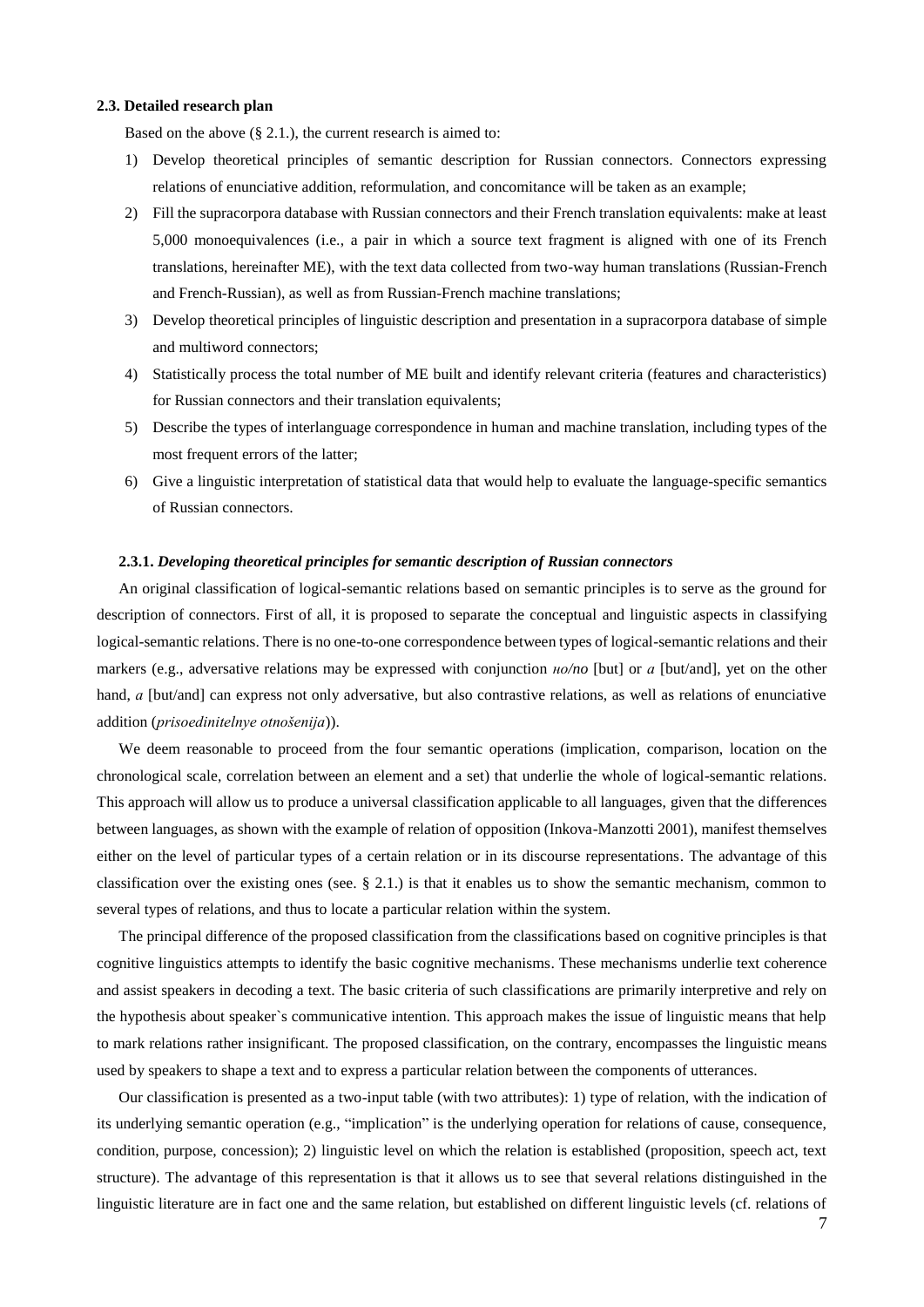cause and motivation, of junction and enunciative addition). The proposed classification will lay groundwork for developing semantic description of connectors expressing relations of enunciative addition, reformulation, and concomitance.

Limiting the scope of research in the proposed project to three semantic classes of connectors (those expressing relations of enunciative addition, reformulation, and concomitance) is motivated primarily by the fact that they are the least studied in the Russian language, in comparison to relations of cause, concession or opposition (see § 2.1. above). In addition, what all three classes of relations have in common is that they are based on a comparison operation. It establishes a similarity between text fragments linked together by connectors. However, connectors establish these relations on different linguistic levels. Finally, many of the existing studies rely on an *a priori* classification, without questioning the validity of such analysis (cf., e.g., the study of connectors expressing a causal relation in Čžon 2003).

The choice of the above connectors is also justified by the fact that they allow us to comprehensively examine many unexplored aspects. Thus, the semantic description of connectors classified in the Russian grammar as those of enunciative addition and explicative (here referred to as connectors of reformulation) is to give a more precise definition of logical-semantic relations themselves in consistence with the current linguistic theory. To study connectors expressing relations of concomitance, it is necessary to reveal the criteria for assignment of a particular linguistic item to the functional class of connectors (cf. *при этом/pri etom* [while] that may be the circumstantial modifier without a connective function. Nevertheless, due to its anaphoric nature, it alludes to the left context: *Ящики с картинами раскрыли в среду. При этом присутствовал милиционер* [The paintings were unboxed on Wednesday, while a policeman was present]). A number of connectors from these semantic classes are multiword; cf., e.g., connectors formed with the conjunction *да/da* [and] (*да и/da i* [and indeed]*, да еще/da ešče* [and also]*, да еще и//da ešče i* [and moreover]*, еще и/ešče i* [as well] and *да и притом/da i pritom* [and then]). Finally, many of them are also language-specific for the language pair of Russian-French (see §§ 2.3.3. and 2.3.4-6. below).

#### **2.3.2.** *Operating the supracorpora database of Russian connectors and their French translation equivalents*

The study proposed within the framework of the project is of contrastive nature. Its distinguishing characteristic as opposed to existing comparative studies of discourse markers (see, in particular, the French-German project *Les Invariables difficiles*, Métrich *& al.* 2002), lies in applied methods and computer tools. Our study utilizes an original unidirectional method of contrastive analysis (see Buntman *& al.* 2014, Zalizniak 2015 (in press)). Making use of parallel corpora, this method is based on considering translation of lexical items of the Russian language as a tool for semantic analysis, namely as quasi-interpretation, that provides a source of additional information about the semantics of studied items in Russian. Thus, comparing two languages is not an aim in itself, but rather a tool for analyzing one of them.

On the basis of the unidirectional principle, the project team has developed an original set of methods and information technologies for contrastive corpus analysis that have been used for corpus-base processing of both Russian-French and French-Russian parallel texts. In the case of Russian-French translation, each occurrence of the linguistic item under consideration is assigned to its functionally equivalent fragment. In doing so, the Russian text is analyzed to identify some relevant characteristics that could have influenced the choice of linguistic means in the target language. In the case of French-Russian translation, the semantics of the Russian item in question is defined by different characteristics of the foreign language text, since they determine the appearance of this particular item in translation. In both cases, a translation, created by a professional translator, provides a source of valuable information on the semantics of the item under consideration both in the source language and in the target one.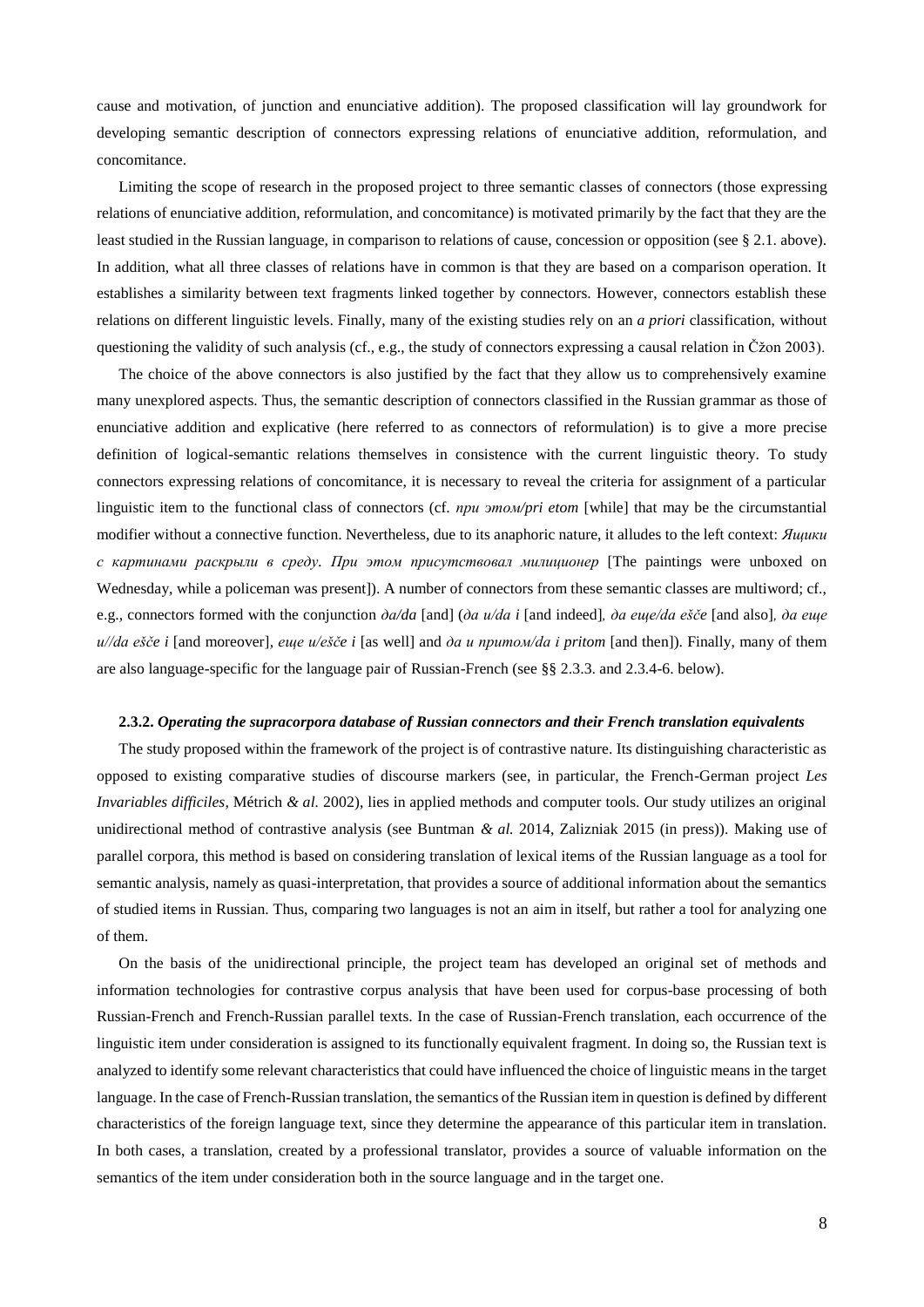The project team has created special methodical and computer tools that enable text alignment process to be executed on the level of the linguistic items and their functionally equivalent fragments (Buntman & *al.* 2014). These tools were employed to build a database of Russian connectors that contains aligned texts of Russian literary works and their French translations (up to four translations for each source text). Such databases were labeled supracorpora databases (SCDB). Besides text alignment at the level of the source linguistic items and their functionally equivalent fragments from the target texts, the SCDB allows us to register additional characteristics of the source linguistic item and its functional translation equivalent as well as those of the context of their use. In the SCDB, the data on connectors are presented in the form of ME, i.e., pairs in which a Russian connector is aligned with its French equivalent (see Table 1 below).

The first column gives the number of the ME. The second column shows the minimal right-hand and left-hand context in which the connector set in bold type occurs (a broader context is also accessible in the database). The third column (type and additional linguistic characteristics of the source item) lists the characteristics relevant for describing of how connectors function. At the current stage of the database development, these characteristics are limited to: type of logical-semantic relations, syntactic type of a text fragment marked by a connector, position of the connector in this fragment, order in which the components linked by the connector come. The next column lists French functionally equivalent fragments and their additional characteristics. The connector may as well be absent in the translation. In this case it is denoted by **zero**. The denomination is introduced for the cases when a Russian connector does not have a lexical equivalent in the French translation. Characteristics for other translation means (a certain verbal form, subordinate clause, participle, etc.) are to be developed as part of the proposed project. The last column shows the special features, if any, of a particular ME. For instance, since the same linguistic items can have different functions, the connective one is marked with a special attribute (Cnt).

| $N_2$<br>МЭ | ЛГФ оригинала                                                                                                                                                                                        | Вид и доп. признаки<br>ЛГФ оригинала | ЛГФ перевода                                                                                                                                                                                                  | Вид и доп. признаки<br>ЛГФ перевода | Доп. признаки<br>M <sup>3</sup>                                             |
|-------------|------------------------------------------------------------------------------------------------------------------------------------------------------------------------------------------------------|--------------------------------------|---------------------------------------------------------------------------------------------------------------------------------------------------------------------------------------------------------------|-------------------------------------|-----------------------------------------------------------------------------|
| 187         | $\prod$ erp<br>Игнатьевич,<br>рассказывает причем<br>$[]$<br>длинно, [] причем   < с предикацией ><br>говорит не просто < начальная ><br>Пти, а непременно $\langle p CNT q \rangle$<br>Жан Жак Пти. |                                      | Ignatiévitch, [] fait<br>un exposé long, [] de de plus<br><b>plus</b> il ne dit jamais $ <$ с предикацией ><br>Petit tout court, mais <начальная ><br>infailliblement Jean- $ $ < p CNT q ><br>Jacques Petit. |                                     | ☞<br>Exp<br>Ext_Up<br>Ext_Down<br>Up_Down<br><b>NB</b><br>☞<br>$\text{Cnt}$ |

By the end of 2015, the SCDB will have included at least 1,000 connector-ME. This number is planned to be increased to 5,000 during the implementation of the project. These ME will be supplemented by machine translations. The SCDB`s interface is going to be in Russian, French, and English; the database will be made available online and users will be able to update it with new linguistic data of the Russian, French, and other languages.

# **2.3.3.** *Developing theoretical principles for linguistic description and presentation of simple and multiword connectors in a supracorpora database*

Filling a database with data inevitably brings up a question of how multiword connectors should be presented there. In the above-mentioned example of ME (§2.3.2), the utterance with the connector *причем/pričem* [besides] expresses not only a relation of concomitance, but also another type of logical-semantic relations. This is a relation of correction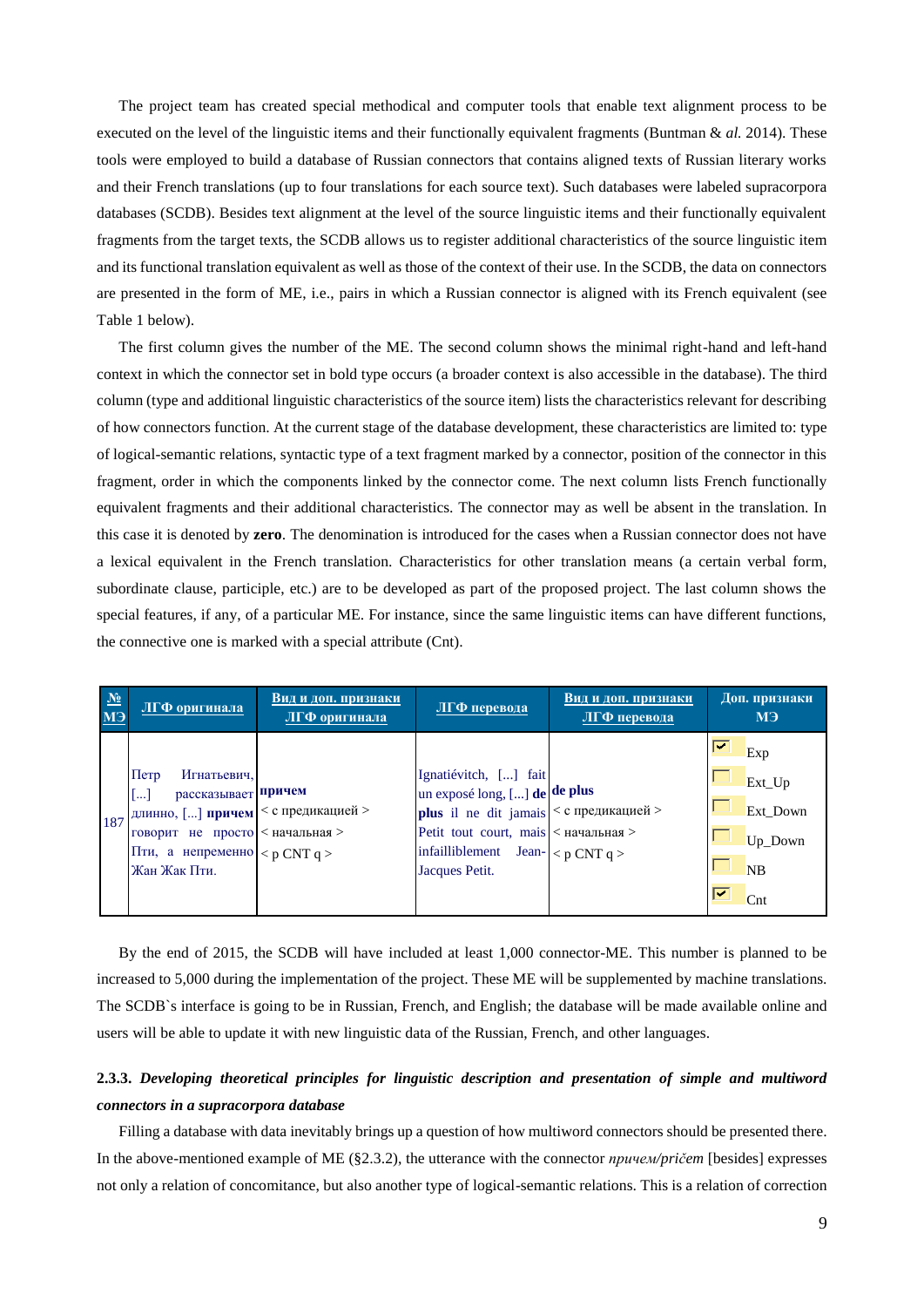expressed by the negative particle *не/ne* [not] and the conjunction *а/a* [but/and]*.* These items set up a relation of correction within a complex sentence. Hence, the following problem arises, that of how to annotate the indicators of this relation: whether we should consider *ne* … *a* [but/and] to be a multiword connector, which is common in Russian linguistics, or whether we should consider only the conjunction *a* [but/and] to be a connector. (cf. in French, *mais* [but] has two meanings: "adversatif" [adversative] vs. "rectificatif" [corrective], and the latter conveys a relation of correction). It seems very likely that in order to answer the question of how to locate multiword connectors within a language system, one has to:

- Differentiate between the conceptual level of analysis (type of logical-semantic relations) and the linguistic level (discourse representations of this relation, also by means of connectors);
- Adopt a concept of "construction" (Croft 2007, Goldberg 2003) that allows for taking into account the peculiarities of the context in which a linguistic item occurs.

The Russian language has indeed a large number of constructions that consist of a coordinative conjunction *i* [and] and an element of a different morphological origin, i.e., particles, adverbs, modal words (cf. the following connectors: *и притом/i pritom*, *но притом/no pritom*, *да притом/da pritom*, *притом же/pritom že* [moreover, while, on the contrary, at the same time]; see Examples (5)-(9) below in §2.3.4-6.). However, it is still unclear what their place is in the Russian language system. This question sharpens at the lemmatization stage, when building annotated corpora and databases. To find out whether these items are multiword connectors or combinations of connectors, developers of the HANCO corpus (see §2.1. above) rely on the data provided by dictionaries of grammatical words. However, such linguistic data may vary from dictionary to dictionary and are rather contradictory (Inkova 2015). This results from the fact that a particular combination is assigned to "the word's equivalent" (Mustajoki & Kopotev 2004) by "a deliberate decision" of some linguists (this problem is reflected in summary tables of grammatical words in Bogdanov & Ryžova 1997*;* cf. also how multiword connectors are presented in Métrich & *al.* 2000*).* The database of connectors, which is being created, and the unidirectional method of contrastive analysis used within the framework of this research will provide a solution to this problem based on a large amount of linguistic and statistical data.

# **2.3.4.-6.** *Statistical processing of data and their linguistic interpretation. Description of language-specific connectors in Russian compared to French*

The method of unidirectional analysis has already been successfully applied to the analysis of language-specific words that do not have any direct translation equivalent but many variants of translation or cannot be translated at all. The Russian conjunction *a/a* [but/and] gives an example of the kind. It does not have an exact equivalent in a number of languages. Nor do the connectors with the preposition *при/pri* (*притом/pritom* [besides], *причем/pričem*  [while/and]*, при этом/pri etom* [besides/at the same time]*, при том что/pri tom čto* [and with all this]). They do not have any direct French or Italian equivalents but have them in German. Translators offer different interpretations that reflect a semantic pattern of the expressed relation. See examples of *pritom* [besides/to that] from the SCDB of connectors:

- (5) …но всё же несколько оскорбленного в своем достоинстве человека, *и притом* твердо решившегося потребовать объяснений. […nevertheless, his dignity offended *and*, *at the same time*, firmly determined to obtain explanations.] mais, néanmoins, un peu offensé dans sa dignité et, *en même temps*, fermement décidé à exiger des explications. (6) Я говорила тогда, что лифчик надо длиннее кроить *и притом* в два полотнища.
- [I have said then that you should have cut bras longer *and*, *besides that*, used two pieces of cloth.]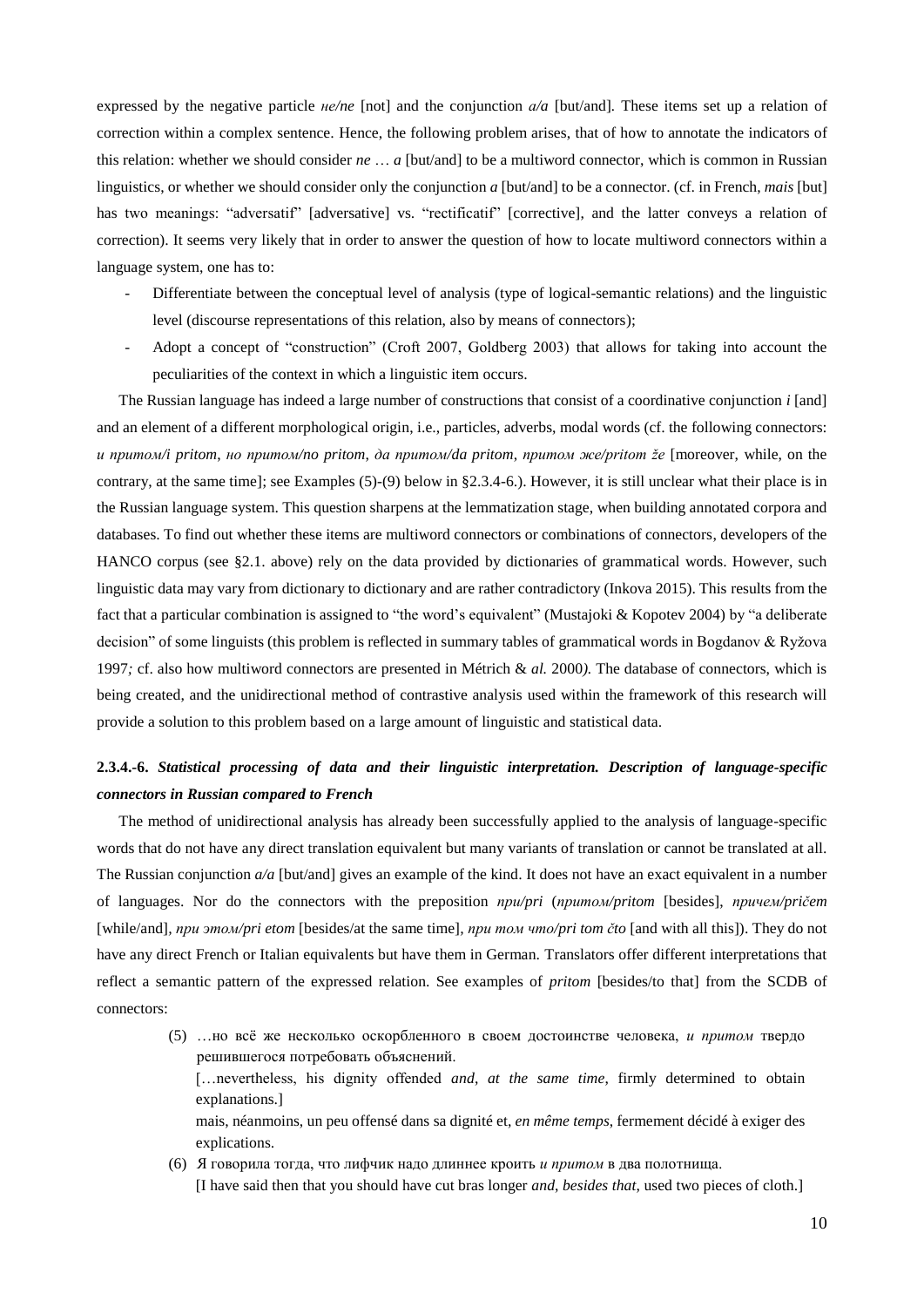J'avais bien dit qu'il fallait couper le corsage plus long et, *en outre*, prendre deux hauteurs.

(7) он начнет рассказывать так бойко, так живо, что рассмешит и ее, *притом* он такой понятливый!

[He tells stories so glibly, so lively that it makes her laugh. *On the top of that,* he is so quick-witted!] [...] qui narre ses aventures avec tant de fougue et de vivacité que très vite elle se déride. *Et puis* il est si intelligent!

- (8) Я отвык совсем ездить; с непривычки, да еще зимой, признаюсь, мне бы трудно было, не хотелось бы… *Притом* же в деревне одному очень скучно. [I've completely lost the habit of travel. To tell the truth, with this lack of habit, in winter it would be difficult for me, I would not like to… *Besides* it is so boring to live alone in the countryside.] Mais j'ai perdu l'habitude de voyager, et de plus j'avoue qu'en hiver... *Et enfin*, vivre à la campagne tout seul, c'est tellement ennuyeux!
- (9) Это, кажется, уже решенный вопрос, что противоположные крайности если не служат поводом к симпатии, как думали прежде, то никак не препятствуют ей. *Притом* их связывало детство и школа – две сильные пружины. [It seems to be a proven truth that even if opposite extremes are not a sufficient condition for sympathy, as we once thought, they do not preclude it either. *Moreover*, they were bound by

memories of their childhood and school – those two powerful ties.] La réponse est que les affinités sont rares, et qu'elles ne contribuent pas, comme on le croit trop souvent, à créer la sympathie. Les deux hommes étaient unis par les souvenirs de l'école et de l'enfance, ces deux liens puissants.

Thus, in Example (5), *i pritom* is translated as *et, en même temps* [and, at the same time]. This item makes explicit a "simultaneity of two situations", which pertains to a relation of concomitance. In Examples (6) and (7), *pritom* is translated as *et, en outre* and *et puis* [moreover, besides]. Their main function is to demonstrate both that the statement is added to the previous one and that it contains some additional information as to what has already been said. This is the characteristic function of Russian connectors of enunciative addition. More specifically, it allows us to assume that *pritom* can also express this type of relations. In Example (8), *pritom že* is translated as *et enfin* [and eventually], a discourse structure marker signalling that the item it introduces comes last in the enumeration (this meaning is absent in Russian *pritom*). The choice of this translation is nevertheless justified in the context: there are two arguments against the countryside life and *pritom* introduces the last one in the enumeration. Finally, in Example (9), the translator ignores the Russian connector *pritom*.

In addition, electronic parallel corpora and databases provide statistical data on how different the ways of translating a language-specific item could be, which adds a further dimension to the semantic analysis.

## **2.4. Work division, schedule and milestones**

#### **Year 1 (2016)**

- 1. Draft a preliminary list of Russian connectors that express relations of concomitance and enunciative addition; group the connectors in clusters, based on formal criteria (O. Inkova-Manzotti, A. Zalizniak, I. Levontina).
- 2. Develop methodical principles for filling the SCDB with data in which Russian connectors will be aligned with their translation equivalents; adapt techniques of contrastive corpus analysis to the description of connector semantics (O. Inkova-Manzotti, A. Zalizniak, I. Zatsman).
- 3. Test the proposed approach on the Russian conjunction *a* [but/and] and connectors with preposition *pri*; verify and adjust the previously obtained results of connector analysis (A. Zalizniak, O. Inkova-Manzotti).
- 4. Draft a preliminary list of language-specific Russian connectors that express relations of concomitance and enunciative addition (A. Zalizniak, I. Levontina).
- 5. Research language-specific Russian connectors of the specified semantic classes (A. Zalizniak, I. Levontina).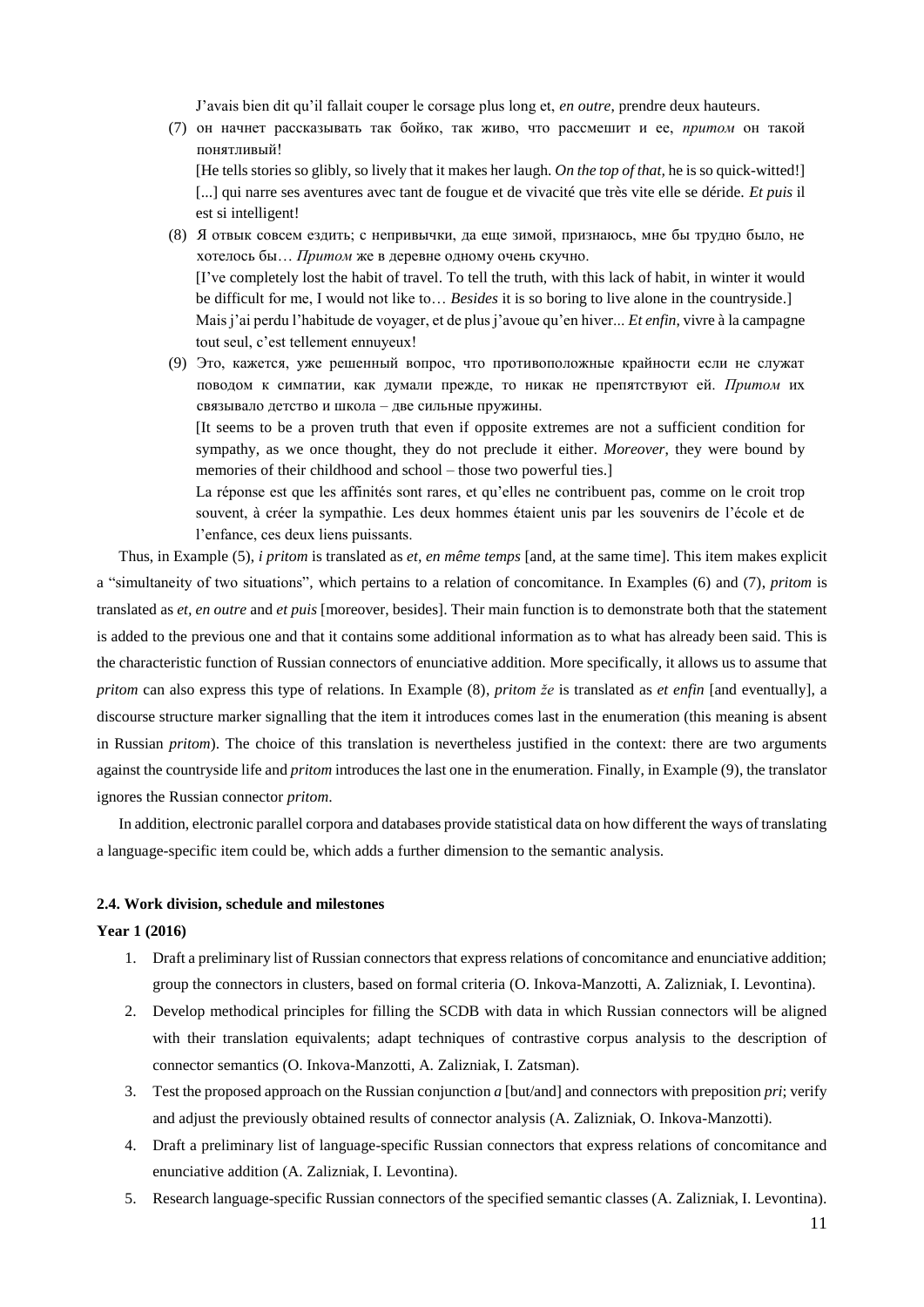- 6. Develop a second version of the SCDB of connectors; elaborate the methodology and technology of filling the database with Russian-French machine translations of text fragments containing connectors (I. Zatsman, M. Kruzhkov).
- 7. Build 1,000 ME in addition to 1,000 ME that already are in the SCDB by the start of the project (N. Popkova, O. Petrushkina).
- 8. Add French machine translations of the sentences containing Russian connectors to both 1,000 ME that already are in the SCDB and to 1,000 newly built ME (M. Kruzhkov).
- 9. Compare the outcomes of human and machine translations (N. Buntman, V. Nuriev).
- 10. Generate statistical data reflecting correlations between human and machine translations (M. Kruzhkov, N. Buntman, V. Nuriev).
- 11. Perform an expert linguistic evaluation of the correlations between human and machine translations (M. Kruzhkov, N. Buntman, V. Nuriev).
- 12. Hold a joint research workshop in Moscow; it will consider correlations between human and machine translations (I. Zatsman, O. Inkova-Manzotti, A. Zalizniak,).
- 13. Produce a description of connectors with the preposition *pri*: *pritom, pričem, pri etom, pri tom što* [as to, besides, on condition that]; based on this description, define relations of concomitance and enunciative addition (O. Inkova-Manzotti).
- 14. Elaborate criteria for delimiting the functional class of connectors from similar types of linguistic items, based on the experimental data collected from the SCDB (A. Kochetkova-Poquerus).

# **Year 2 (2017)**

- 1. Finish describing connectors of enunciative addition; begin describing connectors of reformulation (O. Inkova-Manzotti, A. Zalizniak, I. Levontina). Continue to develop and verify criteria that allow us to classify multifunctional items as connectors, based on the experimental data collected from the SCDB (A. Kochetkova-Poquerus).
- 2. Develop principles for description and structured representation of multiword connectors in the SCDB (O. Inkova-Manzotti, A. Zalizniak, I. Zatsman).
- 3. Adapt the unidirectional method to the analysis of language-specific connectors, based on French-Russian translations (A. Zalizniak, N. Buntman, V. Nuriev).
- 4. Build 1,500 ME in addition to 2,000 ones built before the start of year 2 (N. Popkova, O. Petrushkina). Add machine translations of corresponding connectors to 1,500 newly built ME (M. Kruzhkov).
- 5. Compare outcomes of human and machine translations; describe the outcomes in the SCDB; generate statistical data on the degree of correlation between human and machine translations, based on 1,500 new ME (A. Zalizniak ,O. Inkova-Manzotti).
- 6. Describe language-specific Russian connectors, based on 3,500 ME built within two years (A. Zalizniak, I. Levontina).
- 7. Hold an international conference in Geneva that will bring together scholars working in the field of contrastive description of connectors and discourse words (O. Inkova-Manzotti, A. Zalizniak, I. Zatsman, A. Kochetkova-Poquerus, I. Levontina, V. Nuriev, N. Buntman, M. Kruzhkov, N. Popkova, O. Petrushkina).
- 8. Generate statistical data on multiword Russian connectors, based on 3,500 ME built within two years (M. Kruzhkov, N. Buntman, V. Nuriev).
- 9. Develop a French interface of the SCDB (O. Inkova-Manzotti, A. Zalizniak, M. Kruzhkov, N. Buntman).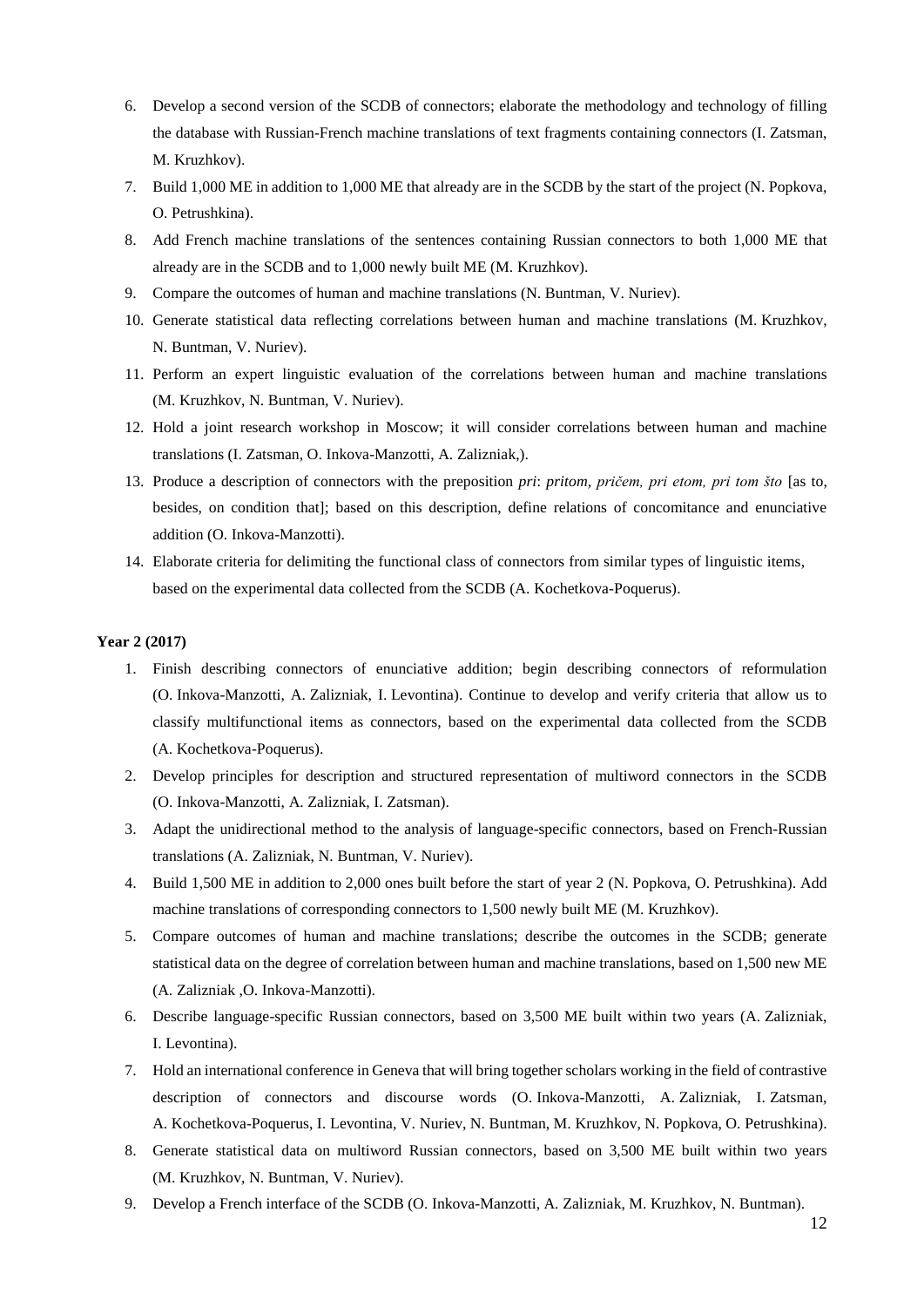## **Year 3 (2018)**

- 1. Build 1,500 ME in addition to 3,500 ones built before the start of project year 3 (N. Popkova, O. Petrushkina).
- 2. Supply 1,500 newly built ME with machine translations of connectors related to the above semantic classes (M. Kruzhkov).
- 3. Compare human and machine translations, give a statistical analysis of the data and their linguistic interpretation (O. Inkova-Manzotti, A. Zalizniak, N. Buntman,V. Nuriev).
- 4. Finish describing Russian language-specific connectors that express relations of enunciative addition, reformulation, and concomitance (A. Zalizniak, I. Levontina).
- 5. Develop an English interface of the SCDB (A. Kochetkova-Poquerus, A. Zalizniak, M. Kruzhkov, I. Zatsman).
- 6. Hold the final research workshop in Moscow; it will bring together scholars working in the field of contrastive description of connectors and discourse words; the project results will be presented at the workshop. (O. Inkova-Manzotti, A. Zalizniak, I. Zatsman).
- 7. Finish the study; prepare a monograph on Russian connectors (O. Inkova-Manzotti).

*List the planned visits between the Swiss and Russian research groups (visiting scientist, hosting scientist, purpose of visit, date and duration of visit).*

# **2016**

March, Moscow, 5 days, O. Inkova-Manzotti (visiting scientist), I. Zatsman, (hosting scientist), a joint workshop on clustering connectors and describing their characteristics in the SCDB.

October, Geneva, 5 days, I. Zatsman and M. Kruzhkov (visiting scientists), O. Inkova-Manzotti (hosting scientist), a joint workshop on the methodology and technologies of operating the SCBD.

November, Moscow, 5 days, O. Inkova-Manzotti (visiting scientist), I. Zatsman (hosting scientist), a joint workshop on the correlations between human and machine translations.

## **2017**

February, Moscow, 5 days, O. Inkova-Manzotti (visiting scientist), I. Zatsman, (hosting scientist), a joint workshop on using the SCBD in contrastive studies of connectors.

March, Geneva, 5 days. A. Zalizniak (visiting scientist), O. Inkova-Manzotti (hosting scientist), a joint workshop on describing language-specific connectors in the SCBD.

October, Moscow, 5 days, A. Kochetkova Poquerus (visiting scientist), I. Zatsman (hosting scientist), a joint workshop on the results of the first half of the project.

November, Geneva, 5 days, N. Buntman (visiting scientist), O. Inkova-Manzotti (hosting scientist), a joint workshop on the expert evaluation of the ME built for connectors in the SCBD.

# **2018**

February, Moscow, 5 days, O. Inkova-Manzotti (visiting scientist), I. Zatsman (hosting scientist), a joint workshop on using the SCBD in describing a classification of connectors.

October, Geneva, 5 days, M. Kruzhkov and V. Nuriev (visiting scientists), O. Inkova-Manzotti (hosting scientist), a joint workshop on the statistical assessment of connector-ME.

November, Moscow, 5 days, O. Inkova-Manzotti (visiting scientist), I. Zatsman (hosting scientist), the final workshop on the project.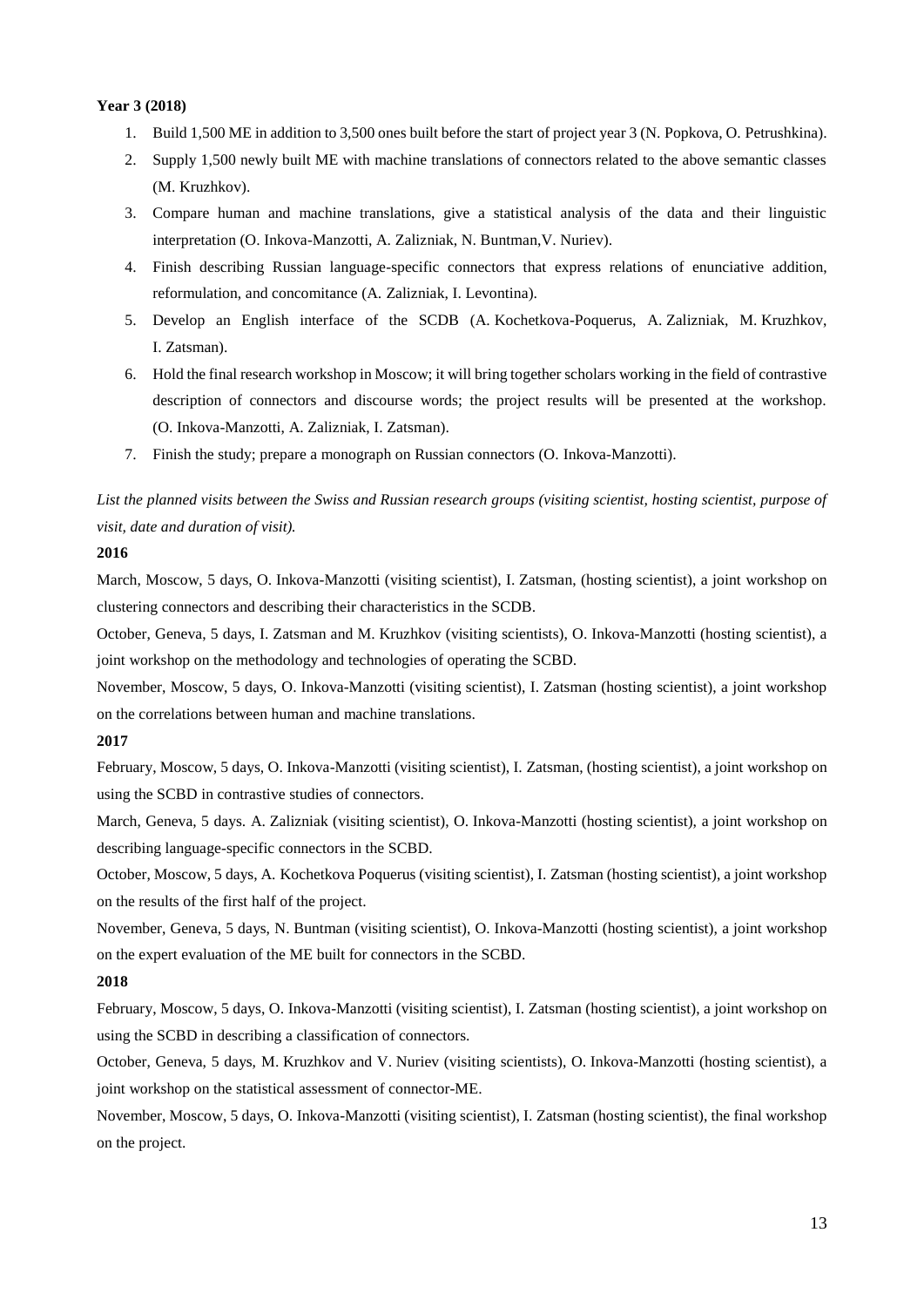# **2.5 Importance, impact and results**

# **Scientific importance and impact**

- We will develop the first classification of logical-semantic relations based on identifying both the underlying semantic operation for each relation and the linguistic level on which it is established. This classification will be universal and applicable to other languages, given that differences between languages manifest themselves either on the level of particular types of a certain relation or in its discourse representations.
- Within the project, it is expected to construct a unique supracorpora database of connectors. It will allow for a contrastive analysis of Russian and French connectors, which will help to reveal new linguistic insights on how the text is organized. The project will significantly contribute to the further development of Russian grammar. Some considerations will be specified, namely the ideas about how connectors function, what semantic features they have, what logical-semantic relations they express.
- For the first time, the project will provide statistical data on correlations between Russian connectors and their French translation equivalents. To that end, we will use a representative sample of 5,000 connector-ME. In order to build these ME, a number of parallel Russian-French texts will be analyzed, which amounts to at least 2,000,000 words.

## **Expected results and dissemination plan**

After the completion of the project, the following results are expected:

- 1) Integral semantic description of Russian connectors expressing relations of enunciative addition, of reformulation, and concomitance and more precise definition of these relations;
- 2) Principles for description of multiword connectors and identifying their place within the system of the Russian language;
- 3) Principles for presentation of multiword connectors in annotated corpora and supracorpora databases;
- 4) Criteria for delimiting functions of multifunctional linguistic items (those that may function as a connector);
- 5) SCBD of Russian connectors and their French functional equivalents, available online and containing at least 5,000 ME. Its interface will be in Russian, French, and English. After the completion of the project, it will be possible to fill the SCBD with data in Russian, French, and other languages.
- 6) Statistical data on relevant operating parameters of Russian connectors, translation equivalents of these connectors, on types of cross-language equivalents in different translations, as well as statistical data on types of regular errors in machine translation;
- 7) Description of Russian connectors expressing relations of enunciative addition, reformulation, and concomitance in terms of their linguistic specificity.

The results of the present research will be made public in:

- Articles in Russian and international high-ranking journals;
- Reports at Russian and international conferences, including the conference in Geneva planned as part of the project;
- Database of connectors, available online after the completion of the project;
- Monograph on multiword Russian connectors.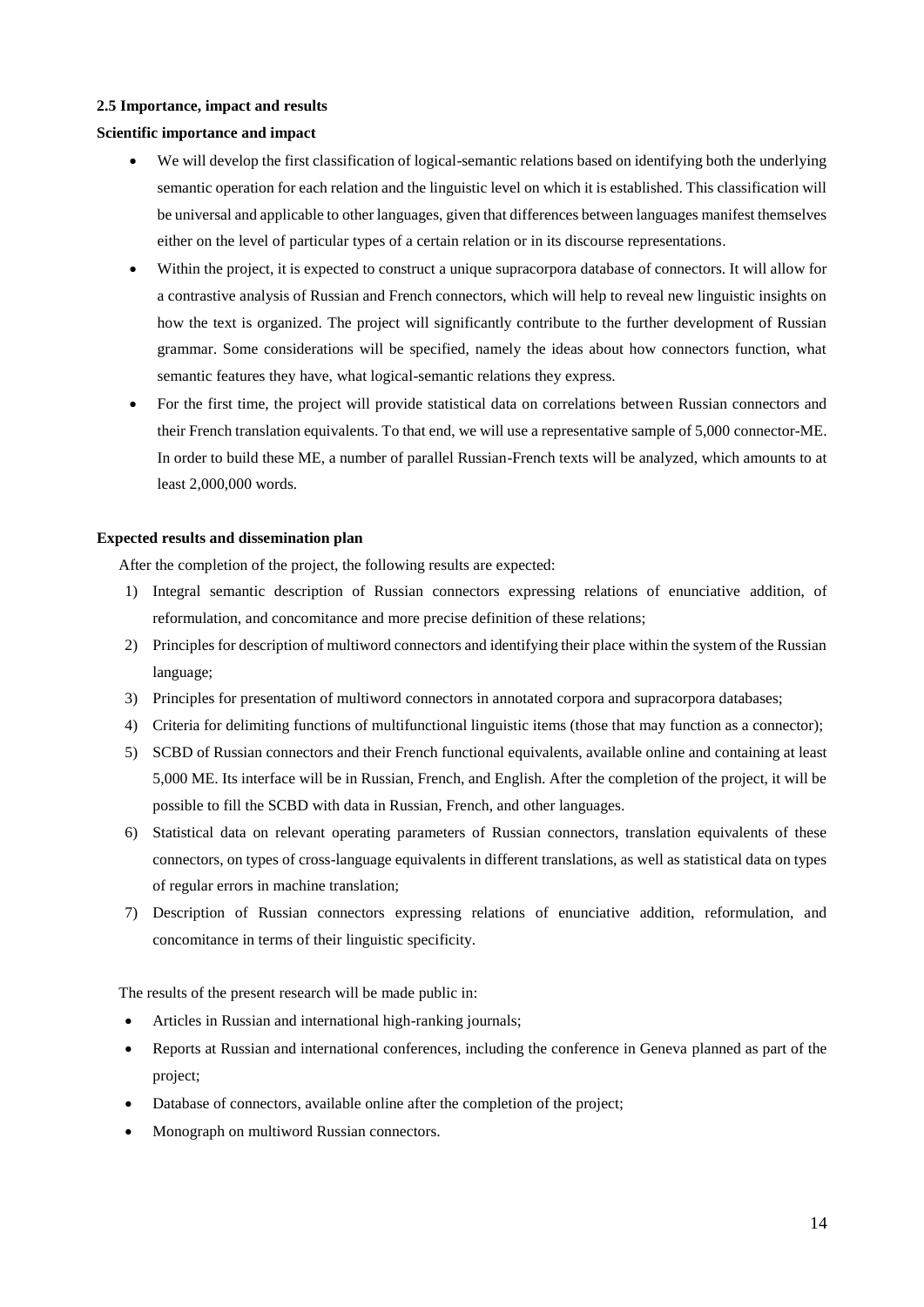#### **Broader impact**

The results of this joint research would be used in socially important fields such as:

- *Vocational and higher education sector*: the results would have a genuine impact on teaching general linguistics, theory of translation, the Russian language, contrastive grammar of Russian and French; in developing higher education programs on philology, language teaching, translation and interpretation in Switzerland, Russia, and other countries;
- *Lexicography*: the project results would help in creating monolingual and bilingual dictionaries;
- *Linguistic information resources*: after the completion of the project, the database of connectors will be available on the Internet, the users will be able to fill it with data;
- *Machine translation*: the expected results would have a meaningful impact on improving and enhancing the quality of machine translation, when processing linguistic items that organize the text;
- *Professional translation*: this study would provide rich information sources for literary, technical and scientific professional translation, namely a bilingual database and a monograph on multiword Russian connectors and possibilities of their translation into French.

In a wider context, the expected results could apply to the economy, as a better quality of machine translation would facilitate the global flow of goods and services via the Internet.

#### **3. References**

Aijmer K., Simon-Vandenbergen A.-M. (2006), *Pragmatic Markers in Contrast* (Studies in Pragmatics), Amsterdam, Elsevier.

Apresjan V. (2006), « Ustupitel'nost' v jazyke », *in* Apresian Ju. (ed.), *Jazykovaja kartina mira i sistemnaja leksikografija*; Moskva, Jazyki slavjanskoj kul'tury, pp. 615-712.

- Baranov A. & *al.* (1993), *Putevoditel' po diskursivnym slovam russkogo jazyka*, Moskva, Pomovskij i partnery.
- Blakmore D. (2002), *Relevance and Linguistics Meaning: The Semantics and Pragmatics of Discourse Markers*, Cambridge, Cambridge University Press.
- Bogdanov S. & Ryžova Ju. (1997), *Russkaja služebnaja leksika. Svodnye tablicy*, Sankt-Peterburg, Izdatel'stvo Sankt-Peterburgskogo universiteta.
- Boguslavskaja O. & Levontina I. (2002), « Podvedenije itogov v russkom jazyke », *Logičeskij analiz jazyka. Semantika načala i konca*, Moskva, Indrik.
- Boguslavskaja O. & Levontina I. (2004), « Smysly 'pričina' i 'tsel' v estestvennom jazyke », *Voprosy jazykoznanija* 2.
- Breindl E. & *al*. (2014), *Handbuch der deutschen Konnektoren 2. Semantik der Deutschen Satzverknüpfer*, Berlin, New York, Walter de Gruyter.
- Buntman & *al.* (2014), « Informacionnye tehnologii korpusnyh issledovanij : principy postroenija krosslingvističeskih baz dannyh, *Informatika i ee primenenija* 8, 2, pp. 98-110.
- Čeremisina М. & Kolosova Т. (1987), *Оčerki po teorii složnogo predloženija*, Novosibirsk, Nauka.
- Charolles M. (1995), «Cohésion, cohérence et pertinence du discours», *Travaux de linguistiques* 29, pp. 125-151.
- Croft W. (2007), « Construction Grammar », *in* D. Geeraerts & H. Cuyckens (eds), *Handbook of Cognirive Linguistics*, Oxford, Oxford University Press, pp. 463-508.
- Čžon H.H. (2003), *Prisoedinitel'nye skrepy v sovremennom russkom jazyke : sintaksis i semantika,* Moskva, Diss. kand. nauk, MGU.
- De Cesare A.-M. & Borreguero Zuloaga M. (2014), «The contribution of the Basel model to the description of polyfunctional discourse markers», *in* S. Pons Bordería (ed.), *Discourse Segmentation in Romance Languages*, Amsterdam, John Benjamins, pp. 54-94.
- Dobrovol'skij D. & Levontina I. (2012), «Russian NET vs. German NEIN 'NO': a semiotic approach», *Russian Linguistics* 36, pp. 213-219.
- Fischer K. (éd.) (2006), *Approaches to Discourse Particles* (Studies in Pragmatics, vol. 1), Amsterdam, Elsevier.
- Fraser B. (2006), «A theory of discourse markers», *in* Fischer K. (ed.), *Approaches to Discourse Particles* (Studies in Pragmatics, vol. 1), Amsterdam, Elsevier, pp. 189-204.
- Fraser B. (2009), «An Account of Discourse Markers», *International Review of Pragmatics* 1, pp. 1-28.
- Fraser B. (2013), « Combinations of Contrastive Discourse Markers in English », *International Review of Pragmatics* 5, pp. 318- 340.
- Goldberg A. (2003), "Constructions: a new theoretical approach to language", *Trends in Cognitive Sciences* 7 (5), pp. 219-224.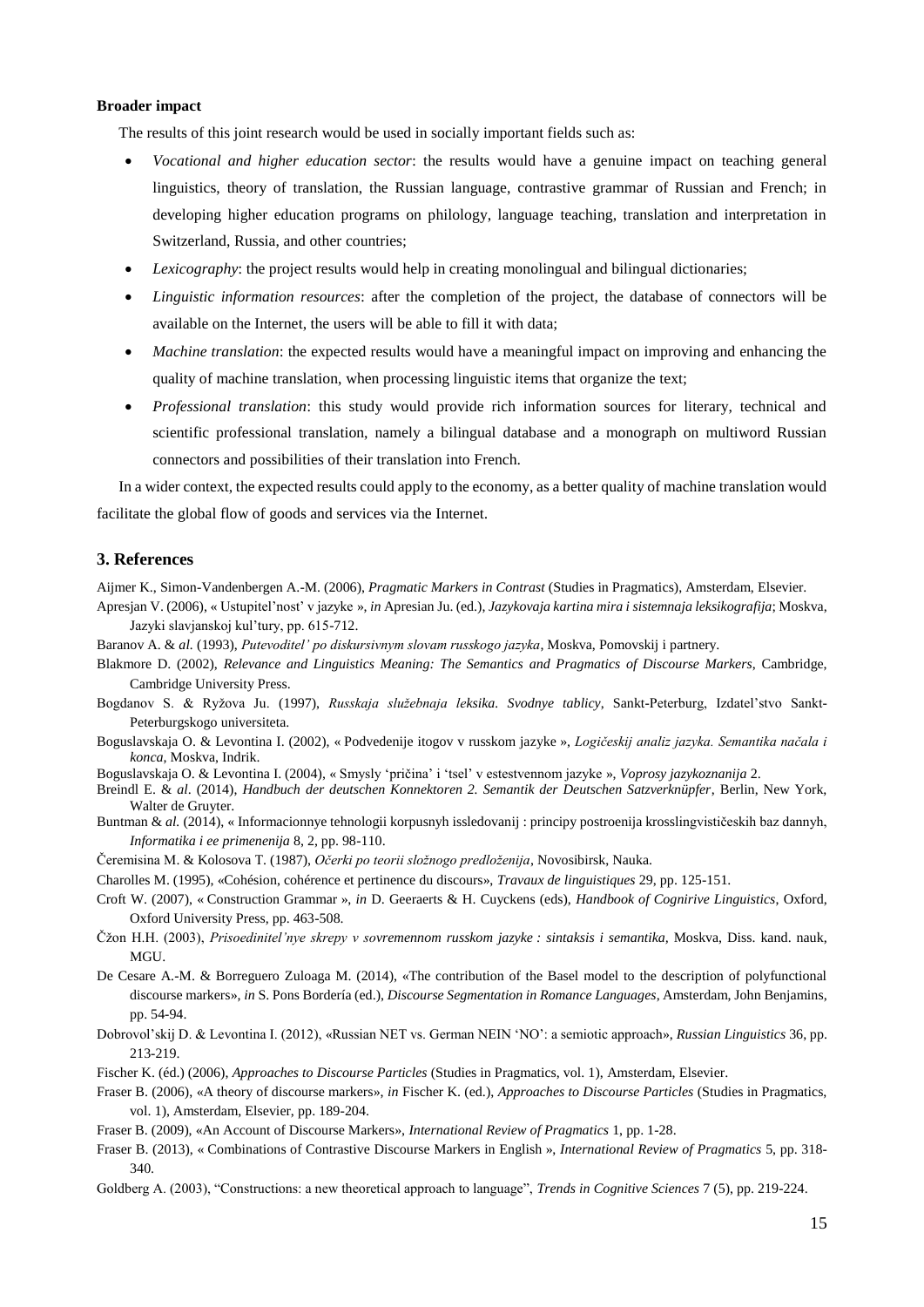Halliday M.A.K. ([1985] 1994), *An Introduction to Functional Grammar*, London/Melbourne, Edward Arnold.

Inkova O. (2008), «Problemy perevoda sootnositel'nyh predloženij : russko-franciuzkie sootvetstvija», *in Russkij jazyk i kul'tura v zerkale perevoda : materialy meždunarodnoj naučno-praktičeskoj konfenercii, Saloniki 14-18 maja 2008 goda*, Moskva, MGU, pp. 208-227.

Inkova O. (2009a), « Scalarité endophrastique *vs* scalarité exophrastique : quels types d'échelle ? », *Orientalia Parthenopea* IX, pp. 43-72.

Inkova O. (2009b), « De l'identité à l'intensité : la sémantique des locutions russes *v takoj stepeni* vs *do takoj stepeni* », *Studi Linguistici e Filologici Online* 7.1., pp. 19-44, http://www.humnet.unipi.it/slifo.

- Inkova O. (2010a), « Sootnositel'nye predloženija russkogo i francuzskogo jazykov : shodstva i različija», *in* A. Bonola & O. Inkova (eds), *Categorie verbali e problemi dell'organizzazione testuale* = *L'Analisi linguistica e letteraria* I, 2010, pp. 141-160.
- Inkova O. (2010b), « L'expressivité par l'anaphore. Le cas du russe », *in* L. Gautier & P. Monneret (eds), *La fonction expressive*, vol. 2, *Recherches en linguistique*, Besançon, Presses Universitaires de Franche-Comté, pp. 69-79.
- Inkova O. (2010c), « De l'anaphore à la scalarité. De quelques expressions anaphoriques en russe », *in* P. Hadermann & O. Inkova (éds), *Approches de la scalarité*, Genève, Droz, pp. 67-112.
- Inkova O. (2011a), « Les connecteurs anaphoriques du russe : entre subordination et corrélation », *Revue française de linguistique appliquée* XVI-2, pp. 25-40.

Inkova O. (2011b), « *Kol'* et *tol'* et leurs dérivés en russe d'aujourd'hui : une traduction laborieuse », *Cahiers du CIRHiLL* (Centre interdisciplinaire de recherches en histoire, lettres et langues), Paris, L'Harmattan, pp. 255-286.

- Inkova O. (2013a), «Predloženija proporcional'nogo sravnenija v russkom jazyke : nekotorye utočnenija», *Russian Linguistics* 37 (2/2013), pp. 103-124.
- Inkova O. (2013b), « ''А v ostal'nom, prekrasnaja markiza'' : o semantike *v ostal'nom, v pročem* i *vpročem*», *Russkij jazyk v naučnom osveščenii* 1 (25), pp. 21-40.
- Inkova O. (2013с), «О semantike tak nazyvaemyh gradacionnyh sojuzov *ne stol'ko… skol'ko* i *skoree...čem*», *Voprosy jazykoznanija* 1, pp. 38-52.

Inkova O. (2014a), *La corrélation en russe : structures et interprétations*, Bern, Peter Lang.

- Inkova O. (2014b), «*Come* i *kak*: opyt sopostavitel'nogo issledovanija sravnitel'nyh konstrukcij v italianskom i v russkom jazykah», *in* O. Inkova & *al*. (eds), *Architettura del testo*, Alessandria, Edizioni dell'Orso, pp. 91-122.
- Inkova O. (2015), « K voprosu o lemmatizacii mnogokomponentnyh edinic», *Korpusnaja lingvistika*-2015 (in print).

Inkova O. (in press1), « Du syntagme prépositionnel au connecteur : la préposition russe *pri* et la conjonction *pri tom čto* », *in* A. Bertin & H. Bat-Zeev Shyldkrot, *Prépositions, conjonctions, connecteurs*, Paris, H. Champion.

- Inkova O. (in press2), «O granicah funkcional'nogo klassa konnektorov», *in* E. Quero Gervilla & *al.* (eds), *Trends in Slavic Studies*, Moskva, Editorial URSS.
- Inkova O. & Manzotti E. (in press), «Sur la notion de généralisation », *in* P. Hadermann & D. Van Raemdonck, *La complexité grammaticale*, Bern, Peter Lang.
- Inkova-Manzotti O. (2001), *Konnektory protivopostavlenija vo francuzskom i russkom jazykah. Sopostavitel'noe issledovanie*, Moskva, MGU-Informèlektro.
- Inkova-Manzotti O. (2002), « Les connecteurs accommodants : le cas de *autrement* », *Cahiers de linguistique française* 24, pp. 109- 141
- Inkova-Manzotti O. (2005), « Encore sur la conjonction russe *a to* », *Revue des études slaves*, tome LXXVI, fascicule 4, pp. 485- 496.
- Kempgen S. *et al*. eds (2009), *Die slavischen Sprachen /The Slavic Languages. Ein internationales Handbuch zu ihrer Struktru, ihrer Geschichte und ihrer Erforschung /An International Handbook of their Structure, their History and Their Inverstigation*, Band 1 / Volume 1, Berlin / New York, Walter de Gruyter.
- Kibrik А. & Podlesskaja V. eds (2000), *Rasskazy o snovidenijah. Korpusnoe issledovanie ustnogo russkogo diskursa*, Moskva, Jazyki slavjanskih kul'tur.
- Knott A. & Sanders T. (1998), "The classification of coherence relations and their linguistic markers: An exploration of two languages", *Journal of Pragmatics* 30 (2), рр. 135-175.
- Kortmann B. (1997), *Adverbial Subordination. A Typology and History of Adverbial Subordinators Based on European Languages*, Berlin – New York, Mouton de Gruyter.
- Kruzhkov M. & Inkova O. (2015), "Parallel'nye francuzsko-russkie basy dannyh glagol'nyh form i konnektorov", IVe Congrès international de linguistique textuelle contrastives langues slaves – langues romanes *Langues slaves en contraste*, 14-16 May 2015, University of Bergamo, Italy.
- Kruzhkov M. & *al*. (2014), "A database of Russian verbal forms and their French translation equivalents", *Кomp'juternaja lingvistika i intellektual'nye tehnologii: Тrudy meždunarodnoj konferencii «Dialog'2014» [Computational Linguistics and Intellectual Technologies. Proceedings of International Conference «Dialog'2014»*], Vol. 13(20), pp. 284-297.

*Les particules énonciatives…* 1986-1987 – *Les particules énonciatives en russe contemporain*, Paris, Institut d'études slaves.

Levontina I. (2011), «Časticy peresprosa i pripominanija», *in Slovo i jazyk. Sbornik statej k 80-letiju akademika Ju. Apresjana*, Moskva, Jazyki slavjanskih kul'tur, pp. 269-278.